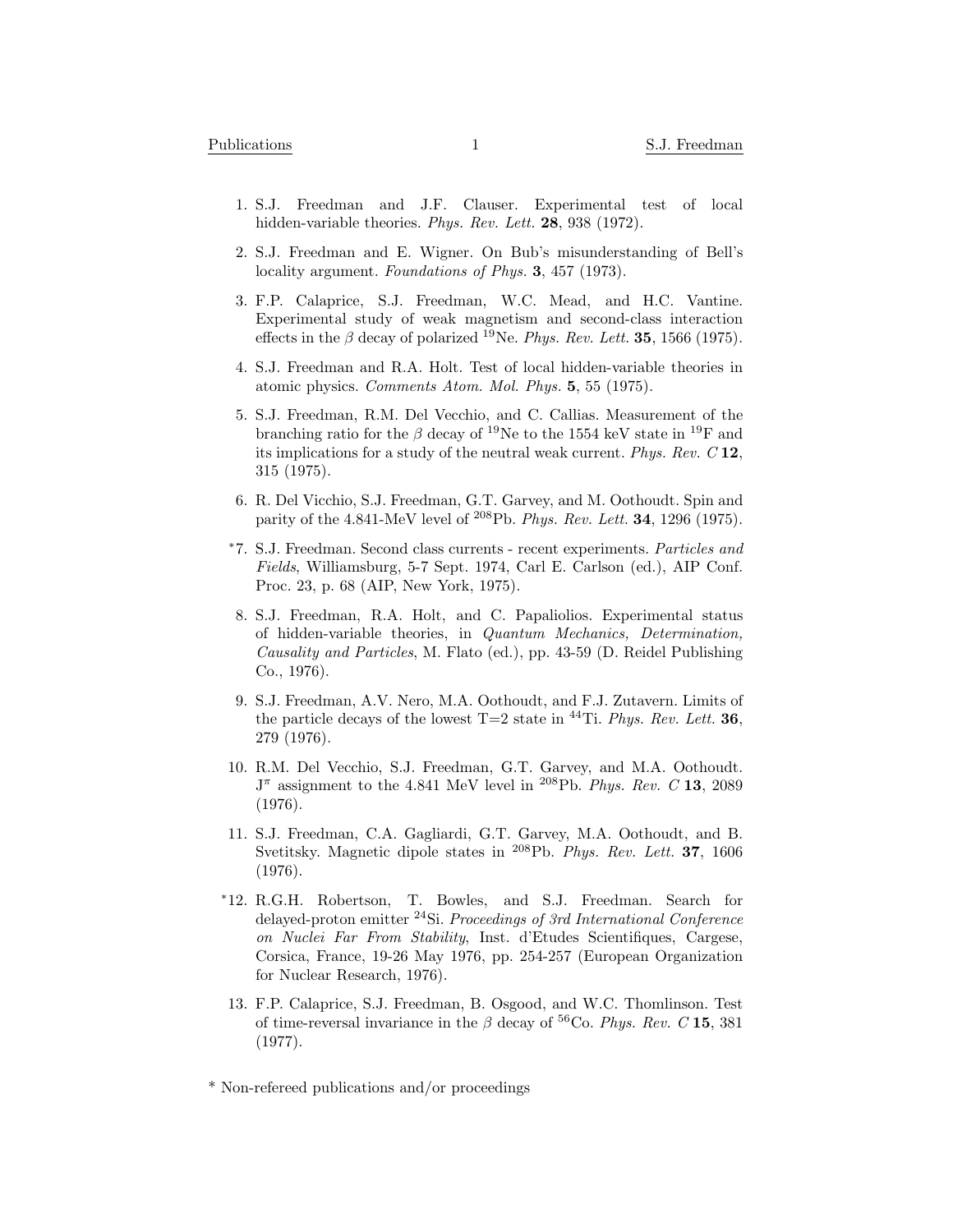- 14. S.J. Freedman, R.D. Cousins, C.A. Gagliardi, G.T. Garvey, and J.F. Greenhalgh. *β*-*α* correlation in the decay of <sup>20</sup>Na. *Phys. Lett. B* **67**, 165 (1977).
- 15. R.G.H. Robertson, T.J. Bowles, and S.J. Freedman. Cryogenic helium jet and recoil time-of-flight apparatus. *Nucl. Instrum. Methods* **147**, 361 (1977).
- 16. R.G.H. Robertson, T.L. Khoo, G.M. Crawley, A.B. McDonald, E.G. Adelberger, and S.J. Freedman. Mass of lowest T=2 state of <sup>12</sup>C. *Phys. Rev. C* **17**, 1535 (1978).
- 17. S.J. Freedman, C.A. Gagliardi, M.A. Oothoudt, et al. Decays of the lowest T = 2 state in <sup>44</sup>Ti. *Phys. Rev. C* **17**, 2071 (1978).
- 18. T.W. Donnelly, S.J. Freedman, R.S. Lytel, R.D. Peccei, and M. Schwartz. Do axions exist? *Phys. Rev. D* **18**, 1607 (1978).
- 19. S.J. Freedman, C.A. Gagliardi, M.A. Oothoudt, et al. Decays of the lowest T = 2 states in A = 4N nuclei from <sup>8</sup>Be to <sup>44</sup>Ti. *Phys. Rev.* C **19**, 1907 (1979).
- 20. C. A. Gagliardi, A. R. Davis, G. T. Garvey, et al. A polarized <sup>6</sup>Li target to study parity violation. *Fifth International Symposium on Polarization Phenomena in Nuclear Physics*, Santa Fe, NM, 11-15 Aug. 1980, G.G. Ohlsen, et al. (eds.), AIP Conf. Proc. 69 Pt. 2, p. 939 (AIP, 1981).
- 21. C.A. Gagliardi, G.T. Garvey, J.R. Wrobel, and S.J. Freedman. Demonstration of the need for meson exchange currents in the *β* decay of <sup>16</sup>N(0*−*). *Phys. Rev. Lett*. **48**, 914 (1982).
- 22. J. Napolitano, D. Besset, S.J. Freedman, et al. Search for fractionally charged particles in cosmic rays at large zenith angles. *Phys. Rev. D* **25**, 2837 (1982).
- 23. A. Marini, I. Peruzzi, M. Piccolo, et al. Search for exclusive free-quark production in e<sup>+</sup>e *<sup>−</sup>* annihilation. *Phys. Rev. Lett.* **48**, 1649 (1982).
- 24. D. Besset, D.M. Chew, R.P. Ely, S.J. Freedman, et al. Experimental limits on quarks, tachyons, and massive particles in cosmic rays. *Phys. Rev. D* **26**, 1777 (1982).
- 25. M.C. Ross, F. Ronga, D. Besset, et al. An inclusive search for free quarks at PEP. *Phys. Lett. B* **118**, 199 (1982).
- *<sup>∗</sup>*26. S.J. Freedman. Search for free quarks at PEP. *5th International Conference, Novel Results in Particle Physics*, Vanderbilt University, 24-26 May 1982, R.S. Panvini, M.S. Alam and E. Csorna (eds.), AIP Conf. Proc. 93, p. 24 (AIP, 1982).

<sup>\*</sup> Non-refereed publications and/or proceedings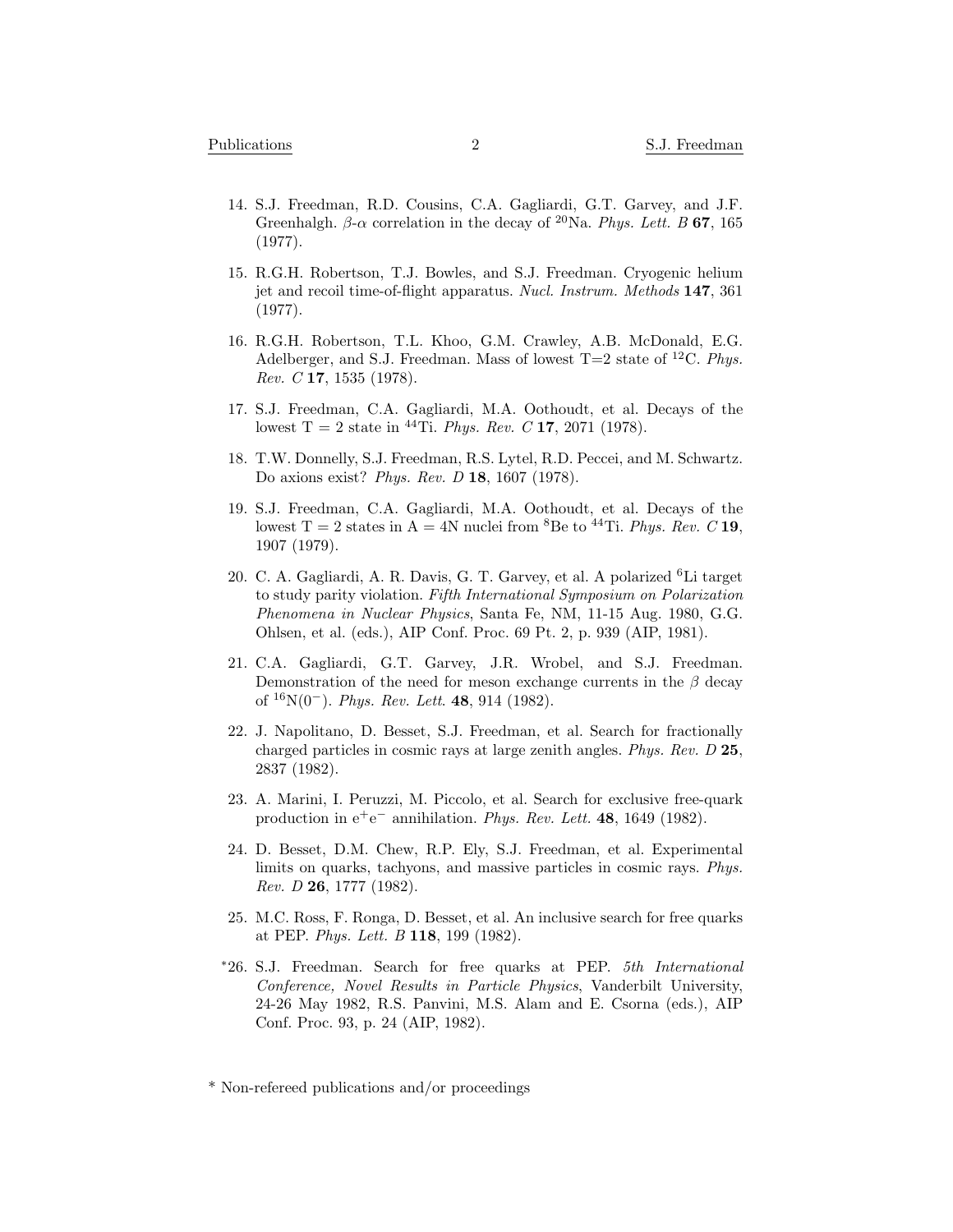- 27. S.J. Freedman, G.T. Garvey, M. Kroupa, J. Napolitano, and J. Worthington. A liquid scintillator cosmic ray active shield. *Nucl. Instrum. Methods* **215**, 71 (1983).
- 28. C.A. Gagliardi, G.T. Garvey, J.R. Wrobel, and S.J. Freedman. <sup>16</sup>N(0*−*) *β* decay and weak axial vector meson exchange currents. *Phys. Rev. C* **28**, 2423 (1983).
- *<sup>∗</sup>*29. S.J. Freedman, C.A. Gagliardi, G.T. Garvey, and J.R. Wrobel. The  $β$ -decay of the J = $0^-$  first excited state of <sup>16</sup>N and weak axial vector meson exchange currents. *Proceedings of the International Conference on Nuclear Physics*, Florence, Italy, 29 Aug. - 3 Sept. 1983.
- 30. S.J. Freedman, J. Napoitano, J. Camp, and M. Kroupa. Search for a light scalar boson emitted in nuclear decay. *Phys. Rev. Lett.* **52**, 240 (1984).
- 31. J. Napolitano and S.J. Freedman. The width of the 5.11 MeV state in <sup>10</sup>B and isovector parity mixing. *Nucl. Phys. A* **417**, 289 (1984).
- 32. P. Bopp, D. Dubbers, E. Klemt, et al. The *β*-decay asymmetry of the free neutron. *J. de Physique* **45**, C3-21 (1984).
- 33. W. Guryn, S. Parker, R. Fries, et al. Search for highly-interacting, fractionally-charged particles in electron-positron annihilation at 29 GeV. *Phys. Lett. B* **139**, 313 (1984).
- 34. P. Bopp, D. Dubbers, L. Hornig, et al. The *β*-decay of polarized neutrons. *Proceedings of the 7th International Conference on Atomic Masses and Fundamental Constants*, Darmstadt-Seeheim, Germany, 3-7 Sept. 1984, O. Klepper (ed.), pp. 584-591 (Technical Univ. Darmstadt, 1984).
- 35. J.E. Nelson, J. Napolitano, and S.J. Freedman. *E2* strength of the lowest resonance in <sup>6</sup>Li( $\alpha$ ,  $\gamma$ ): Collective effects in the *1p* shell. *Phys. Rev. C* **31**, 2295 (1985).
- *<sup>∗</sup>*36. S.J. Freedman. New experiments with free neutrons. *Physics Today* **38**, S-42 (1985).
- 37. P. Bopp, D. Dubbers, L. Hornig et al. *β*-decay asymmetry of the neutron and g*A*/g*<sup>V</sup>* . *Phys. Rev. Lett.* **56**, 919 (1986).
- *<sup>∗</sup>*38. P. Bopp, L. Hornig, E. Klemt, et al. Die *β*-asymmetrie des neutrons und g*A*/g*<sup>V</sup>* . *Deutsche Physikalishche Gesellschaft* (Hidelberg, 1986).
- *<sup>∗</sup>*39. R.A. Bigelow, S.J. Freedman, J. Napolitano and P.A. Quin. Measurement of the energy dependent *β* asymmetry in the decay of <sup>8</sup>Li. *Proceedings of the 6th International Symposium on Polar Phenomena in Nuclear Physics*, Osaka, 1985, *J. Phys. Soc. Jpn. Suppl.* **55**, 1030 (1986).

<sup>\*</sup> Non-refereed publications and/or proceedings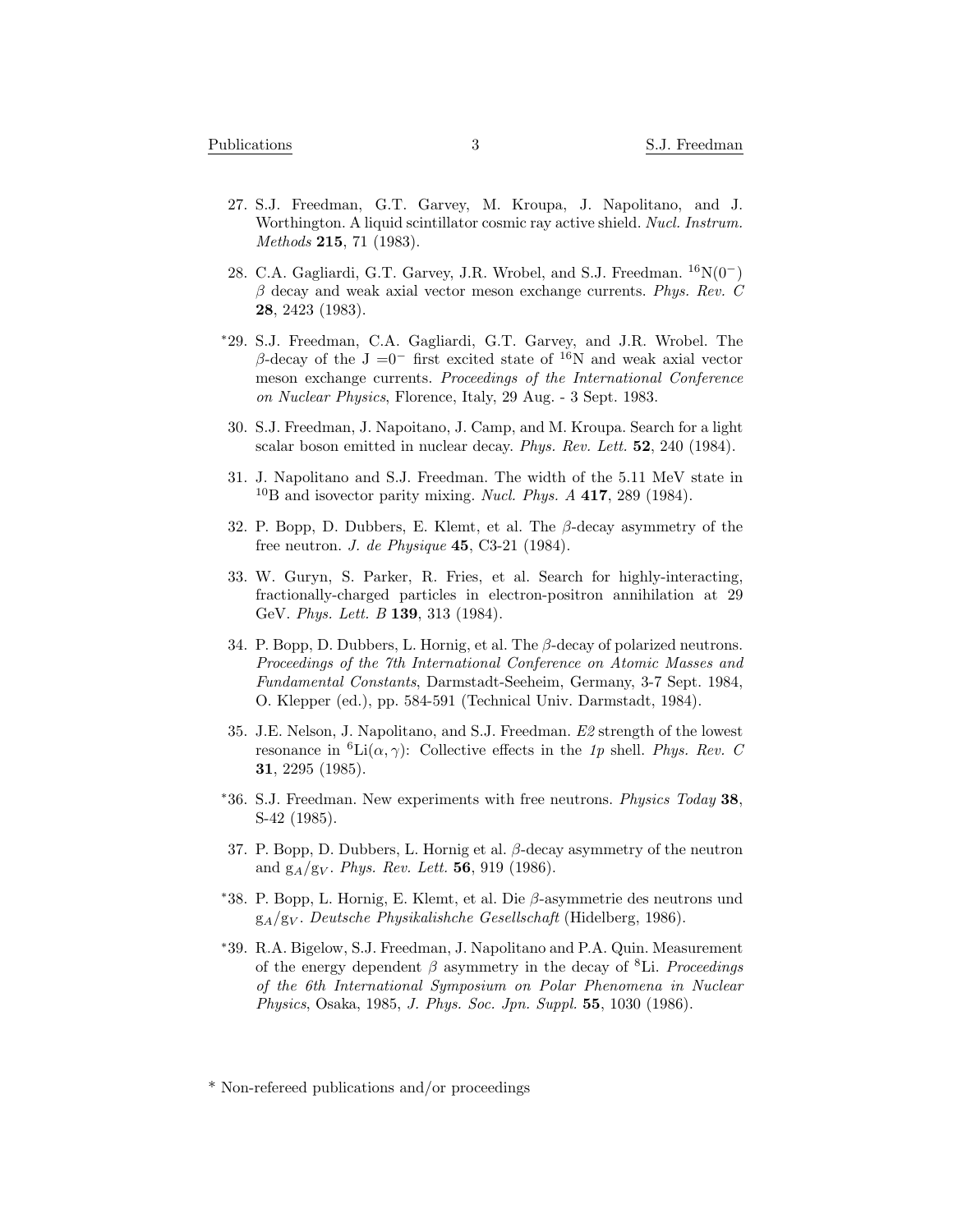- *<sup>∗</sup>*40. S.J. Freedman. Correlation coefficients in polarized neutron decay experiments with Perkeo. *Proceedings of a Workshop, The Investigation of Fundamental Interactions with Cold Neutrons*, 14-15 Nov. 1985, G.L. Greene (ed.), NBS Special Publication Vol. 711, p. 63 (National Bureau of Standards, 1986).
- *<sup>∗</sup>*41. S.J. Freedman, M. Arnold, J. Dohner, J. Last, and D. Dubbers. Search for short-lived axions emitted from neutron capture on protons, in *Weak and Electromagnetic Interactions in Nuclei*, H.V. Klapdor (ed.), p. 871 (Springer-Verlag, 1986).
- *<sup>∗</sup>*42. S.J. Freedman. Modern implications of neutron-decay. *2nd Conference on the Intersections Between Particle and Nuclear Physics*, Lake Louise, Canada 1986, D.F. Geesaman (ed.), AIP Conf. Proc. 150, p. 1125 (AIP, 1986).
- 43. J. Napolitano, S.J. Freedman, and J. Camp. Beta and neutrino spectra in the decay of <sup>8</sup>B. *Phys. Rev. C* **36**, 298 (1987).
- 44. T.F. Wang, I. Ahmad, S.J. Freedman, R.V.F. Janssens, and J.P. Schiffer. Search for sharp lines in e<sup>+</sup>-e<sup>−</sup> coincidences from positrons on Th. *Phys. Rev. C* **36**, 2136 (1987).
- *<sup>∗</sup>*45. S.J. Freedman. A search for neutrino oscillations at LAMPF. *Proceedings of the Heidelberg Neutrino Workshop*, Heidelberg, West Germany, 20-22 Oct. 1987, p. 103 (1987).
- 46. E. Klemt, P. Bopp, L. Hornig, et al. The *β*-decay asymmetry of the neutron. *Z. Phys. C* **37**, 179 (1988).
- 47. J. Last, M. Arnold, J. Dohner, D. Dubbers, and S.J. Freedman. Pulsed-beam neutron-lifetime measurement. *Phys. Rev. Lett.* **60**, 995 (1988).
- 48. S.J. Freedman and J. Napolitano. Limits on fractionally charged particle production from cosmic rays and accelerators: How near zero?, in *Near Zero: New Frontiers of Physics*, J.D. Fairbank, B.S. Deaver, Jr., C.W.F. Everitt, P.F. Michelson (eds.), pp. 500-510 (W.H. Freeman and Company, New York, 1988).
- 49. L.S. Durkin, R.W. Harper, T.Y. Ling, et al. Limits on  $\bar{\nu}_{\mu} \rightarrow \bar{\nu}_{e}$ oscillations. *Phys. Rev. Lett.* **61**, 1811 (1988).
- 50. J.R. Hall, D.L. Clarke, S.J. Freedman and S.S. Hanna. Energy dependence of the *β* asymmetry in the decay of <sup>8</sup>Li. *Nucl. Phys. A* **483**, 1 (1988).
- 51. P. Bopp, E. Klemt, J. Last, H. Schutze, D. Dubbers, and S.J. Freedman. The superconducting neutron decay spectrometer PERKEO. *Nucl. Instrum. Methods A* **267**, 436 (1988).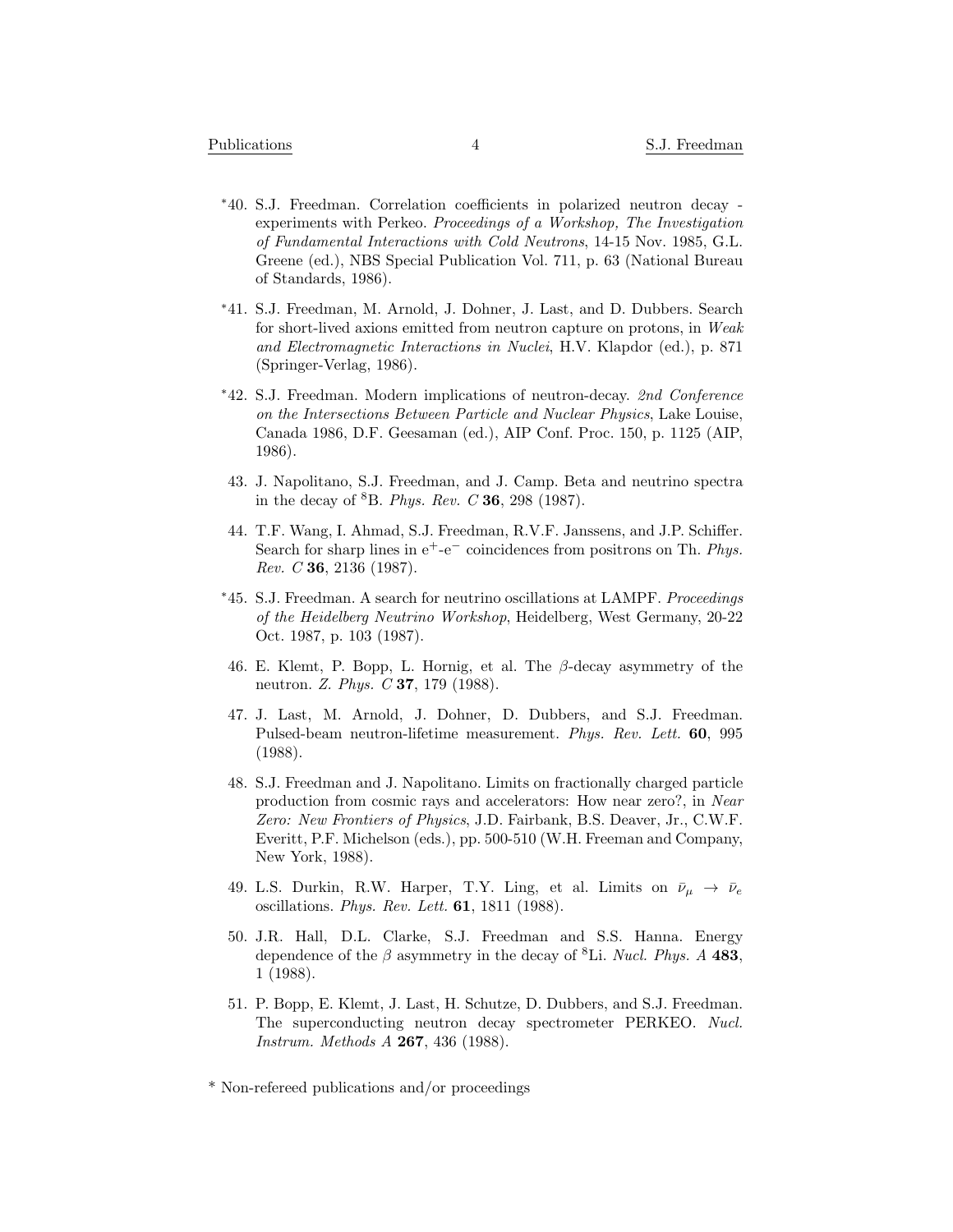- 52. J. Dohner, J. Last, M. Arnold, S.J. Freedman, and D. Dubbers. Pair decay of the 2.2-MeV excited state of the deuteron: Limits on light-particle emission. *Phys. Rev. D* **38**, 2722 (1988).
- 53. J. Napolitano, et al. Measurement of the differential cross section for the reaction <sup>2</sup>H( $\gamma$ , *p*)*n* at high photon energies and  $\theta_{c.m.} = 90$ <sup>°</sup>. *Phys. Rev. Lett.* **61**, 2530 (1988).
- *<sup>∗</sup>*54. S.J. Freedman. LAMPF E645 / current status. *New Directions in Neutrino Physics at Fermilab*, Batavia, IL, 14-16 Sept. 1988, R. Burnstein (ed.), p. 323 (1988).
- *<sup>∗</sup>*55. J. Napolitano, S.J. Freedman, D.F. Geesaman, et al. Measurement of two-body deuteron photodisintegration at high photon energies and *θCM* = 90 *◦* . *3rd Conference on the Intersections Between Particle and Nuclear Physics*, Rockport, ME, 14-19 May 1988, G.M. Bunce (ed.), AIP Conf. Proc. 176, p. 480 (AIP, 1988).
- *<sup>∗</sup>*56. D.H. Beck, B.W. Filippone, S.J. Freedman, et al. Measurement of the deep-inelastic spin-dependent structure functions of the proton and neutron at HERA. *3rd Conference on the Intersections Between Particle and Nuclear Physics*, Rockport, ME, 14-19 May 1988, G.M. Bunce (ed.), AIP Conf. Proc. 176, p. 1134 (AIP, 1988).
- *<sup>∗</sup>*57. R.J. Holt, et al. Two-body photodisintegration of the deuteron above 1 GeV. *Topical Conference on Nuclear Chromodynamics*, Argonne, IL, 19-21 May 1988, J.Qiu and D. Sivers (eds.), p. 16 (1988).
- 58. J. Napolitano, et al. Construction and performance of a large area liquid scintillator cosmic ray anticoincidence detector. *Nucl. Instrum. Methods A* **274**, 152 (1989).
- 59. F.L.H. Wolfs, S.J. Freedman, J.E. Nelson, M.S. Dewey, and G.L. Greene. Measurement of the  ${}^{3}$ He( $n, \gamma$ ) <sup>4</sup>He cross section at thermal neutron energies. *Phys. Rev. Lett.* **63**, 2721 (1989).
- 60. S.J. Freedman. Search for short-lived axions. *Nucl. Instrum. Methods A* **284**, 50 (1989).
- *<sup>∗</sup>*61. S.J. Freedman, M.A. Kroupa, P. Barker, and S. Ferguson. The superallowed Fermi *β* decay of <sup>10</sup>C. *International Symposium on Weak and Electromagnetic Interactions in Nuclei*, University of Montreal, 14-19 May 1989.
- 62. T. Kovacs, J. Mitchell, S.J. Freedman, et al. BOREX: Solar neutrino experiment via weak neutral and charged currents in <sup>11</sup>B. *IAU Colloquium 121, Inside the Sun*, Versailles, France, May 1989.

<sup>\*</sup> Non-refereed publications and/or proceedings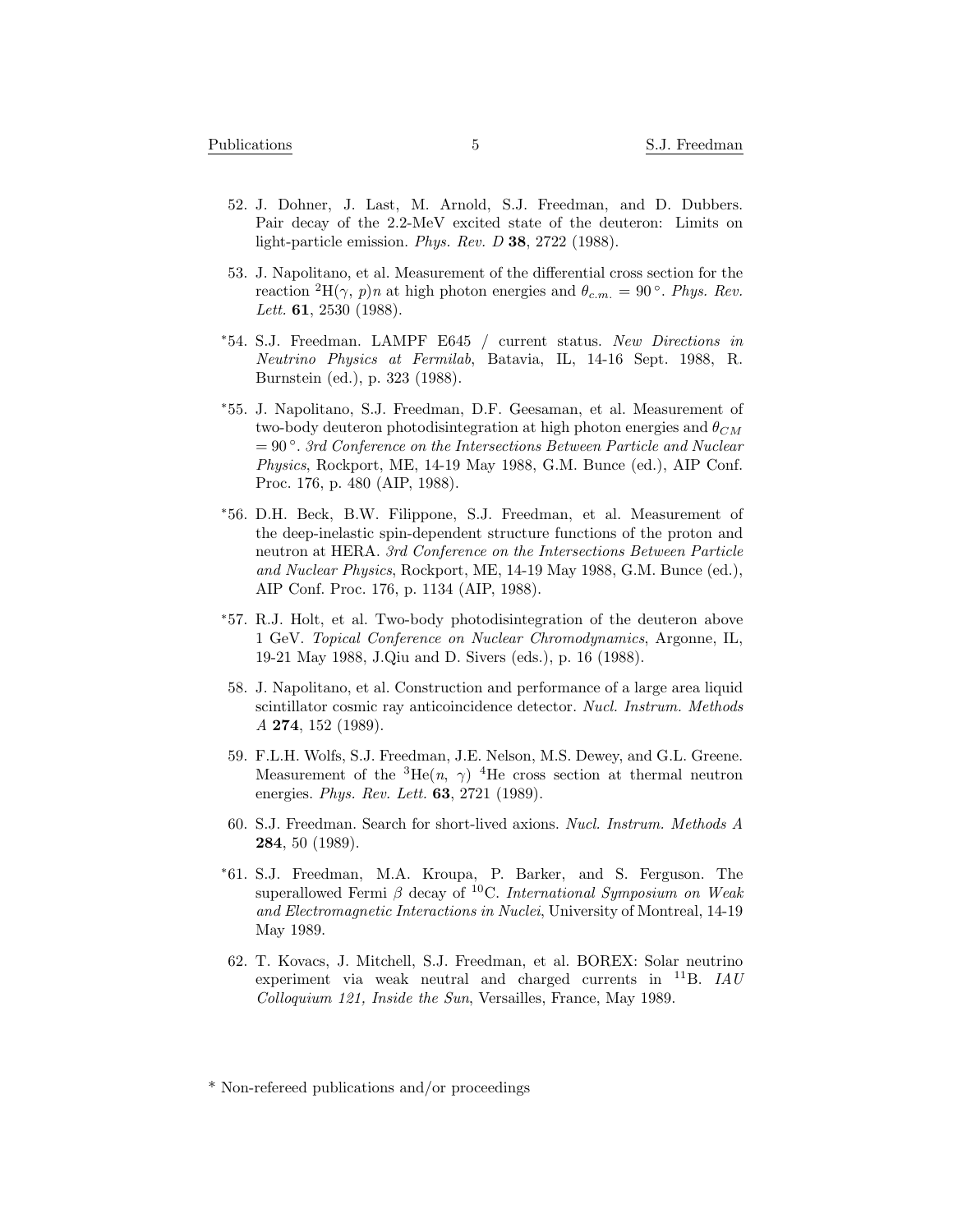- 63. S.J. Freedman, et al. Two-body disintegration of the deuteron with 0.8-1.8 GeV photons. *Weak and Electromagnetic Interactions in Nuclei: Proceedings of the International Symposium (WEIN-89)*, Montreal, Canada, 15-19 May 1989, P. Depommier (ed.), pp. 799-801 (Editions Frontiers, Singapore, 1989).
- 64. S.J. Freedman. How long do neutrons live? *Comm. Nucl. Part. Phys.* **19**, 209 (1990).
- 65. S.J. Freedman and D. Krakauer. Biases in cold fusion data. *Nature* **343**, 703 (1990).
- *<sup>∗</sup>*66. E.R. Kinney, et al. Two-body disintegration of the deuteron at backward angles. *12th International Conference on Particles and Nuclei - PANIC XII*, MIT, Cambridge, MA, 25-29 June 1990.
- 67. M.A. Kroupa, S.J. Freedman, P.H. Barker, and S.M. Ferguson. A method for determining the branching ratio for the superallowed decay:  ${}^{10}C(O^+,$  $g(s) \rightarrow {}^{10}B(O^+, 1.74 \text{ MeV}) + e^+ + \nu$ . *Nucl. Instrum. Methods A* **310**, 649 (1991).
- 68. D.A. Alexandreas, et al. A search of the Northern sky for ultra-high-energy point sources. *Astrophys. J.* **383**, L53 (1991).
- *<sup>∗</sup>*69. S.J. Freedman, et al. A new detector for solar neutrino. *Proceedings of the International Conference on Advanced Technology and Particle Physics*, Como, Italy, 11-15 June 1990, E. Borchi, T. Ferbel, D. Nygren, A. Penzo, P.G. Rancoita (eds.), p.159 (Elsevier Science Publishers, North-Holland, 1991). *Nucl. Phys. B. (Proc. Suppl.)* **23A**, 159 (1991).
- *<sup>∗</sup>*70. D.E. Alexandreas, et al. Search for daily emission of ultra high energy air showers from point sources with the CYGNUS experiment. *CYGNUS Collaboration Contributions to the 22nd ICRC*, Dublin, Ireland (Aug. 1991).
- *<sup>∗</sup>*71. D.E. Alexandreas, et al. Detailed simulation of the CYGNUS array's response to extensive air showers. *CYGNUS Collaboration Contributions to the 22nd ICRC*, Dublin, Ireland (Aug. 1991).
- *<sup>∗</sup>*72. D.E. Alexandreas, et al. Characteristics of "anomalous muon" events associated with HERCULES X-1. *CYGNUS Collaboration Contributions to the 22nd ICRC*, Dublin, Ireland (Aug. 1991).
- *<sup>∗</sup>*73. D.E. Alexandreas, et al. A search for steady emission from ultra high energy sources. *CYGNUS Collaboration Contributions to the 22nd ICRC*, Dublin, Ireland (Aug. 1991).
- *<sup>∗</sup>*74. D.E. Alexandreas, et al. Angular resolution of the CYGNUS EAS array from the shadows of the moon and sun. *CYGNUS Collaboration Contributions to the 22nd ICRC*, Dublin, Ireland (Aug. 1991).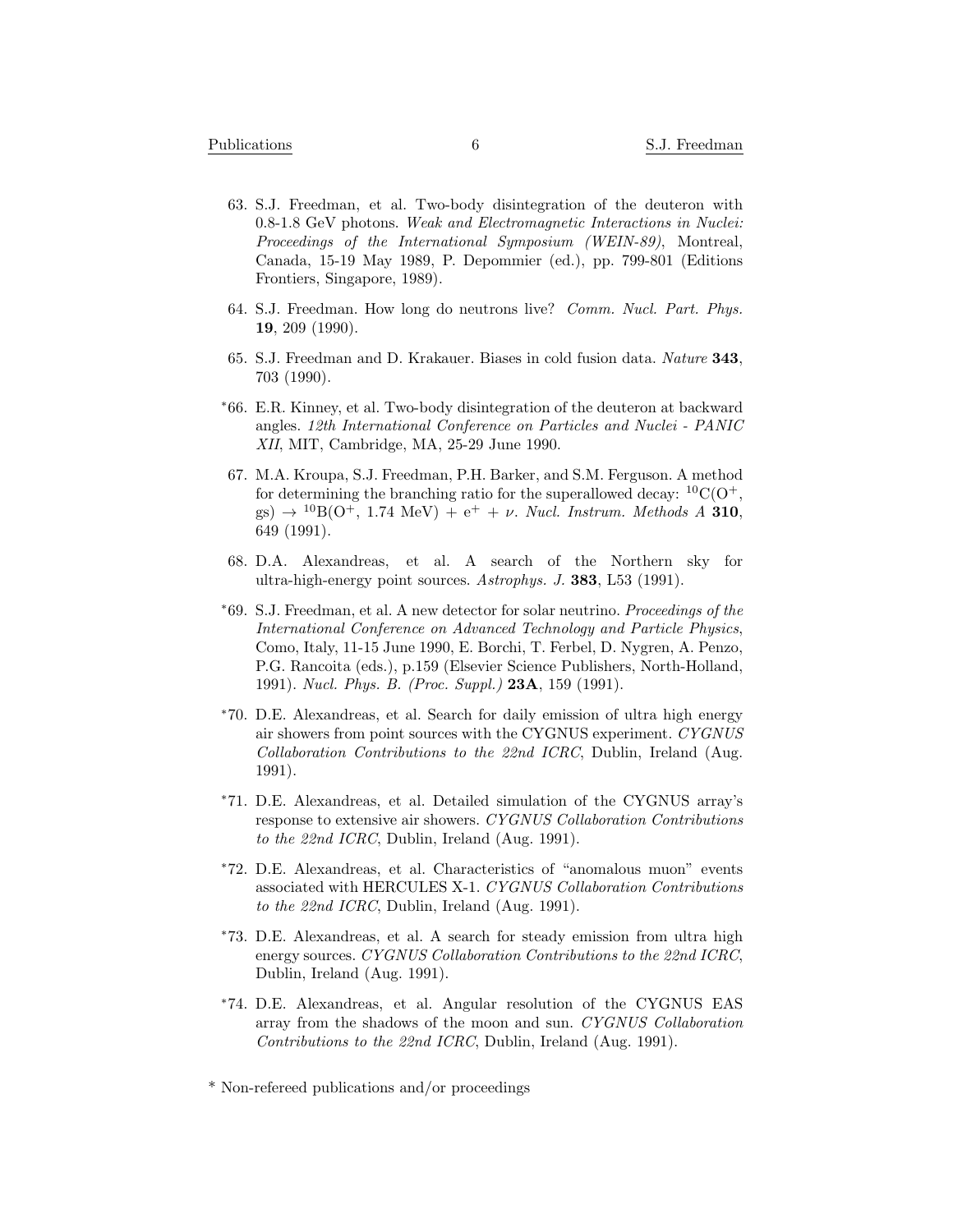- *<sup>∗</sup>*75. D.E. Alexandreas, et al. Search for UHE cosmic rays from the Crab Nebula/Pulsar. *CYGNUS Collaboration Contributions to the 22nd ICRC*, Dublin, Ireland (Aug. 1991).
- *<sup>∗</sup>*76. D.E. Alexandreas, et al. Search for pulsed UHE emission from 4U0115+63. *CYGNUS Collaboration Contributions to the 22nd ICRC*, Dublin, Ireland (Aug. 1991).
- *<sup>∗</sup>*77. D.E. Alexandreas, et al. Studies on improving the angular resolution of the CYGNUS array. *CYGNUS Collaboration Contributions to the 22nd ICRC*, Dublin, Ireland (Aug. 1991).
- 78. S.J. Freedman, et al. Limits on neutrino oscillations from  $\bar{\nu}_e$  appearance. *Phys. Rev. D*, **47**, 811 (1993).
- 79. J.L. Mortara, et al. Evidence against a 17 keV neutrino from <sup>35</sup>S *β* decay. *Phys.Rev.Lett.* **70**, 394 (1993).
- 80. D.E. Alexandreas, et al. Daily search for emission of ultra-high-energy radiation from point sources. *Ap. J.* **405**, 353 (1993).
- 81. N.I. Kaloskamis, et al. The trigger detector for APEX: An array of position-sensitive NaI(Tl) detectors for the imaging of positrons from heavy-ion collisions. *Nucl. Instrum. Methods A* **330**, 447 (1993).
- 82. S.J. Freedman, et. al. Two-body disintegration of the deuteron with 0.8-1.8 GeV photons. *Phys. Rev. C* **48**, 1864 (1993).
- *<sup>∗</sup>*83. S.J. Freedman, et al. The Argonne 17 keV neutrino search. *Proceedings of the XXVIIIth Rencontre De Moriond, Perspectives in Neutrinos Atomic Physics and Gravitation*, Switzerland, 30 Jan. - 6 Feb. 1993, J. T. Thanh Van, T. Damour, E. Hinds and J. Wilkerson (eds.), p. 297 (Frontiers, France, 1993).
- 84. Z.T. Lu, C.J. Bowers, S.J. Freedman, B.K. Fujikawa, J.L. Mortara, S.Q. Shang, K.P. Coulter, and L. Young. Laser trapping of short-lived radioactive isotopes. *Phys. Rev. Lett.* **72**, 3791 (1994).
- *<sup>∗</sup>*85. S.J. Freedman. The demise of the 17 keV neutrino? *PAN XIII Particles and Nuclei Conference*, Perugia, Italy, 28 June - 2 July 1993, A. Pascolini (ed.), p. 721 (World Scientific, 1994).
- 86. S.Q. Shang, Z.T. Lu, and S.J. Freedman. Comparison of cold-collision losses for laser-trapped sodium in different ground-state hyperfine sublevels. *Phys. Rev. A* **50**, R4449 (1994).
- *<sup>∗</sup>*87. I. Ahmad, et al. The ATLAS positron experiment APEX. *Proceedings of the 10th Winter Workshop on Nuclear Dynamics*, Snowbird, 15-22 Jan. 1994, J. Harris, A. Mignery, and W. Bauer (eds.), p. 47 (World Scientific, Singapore, 1994).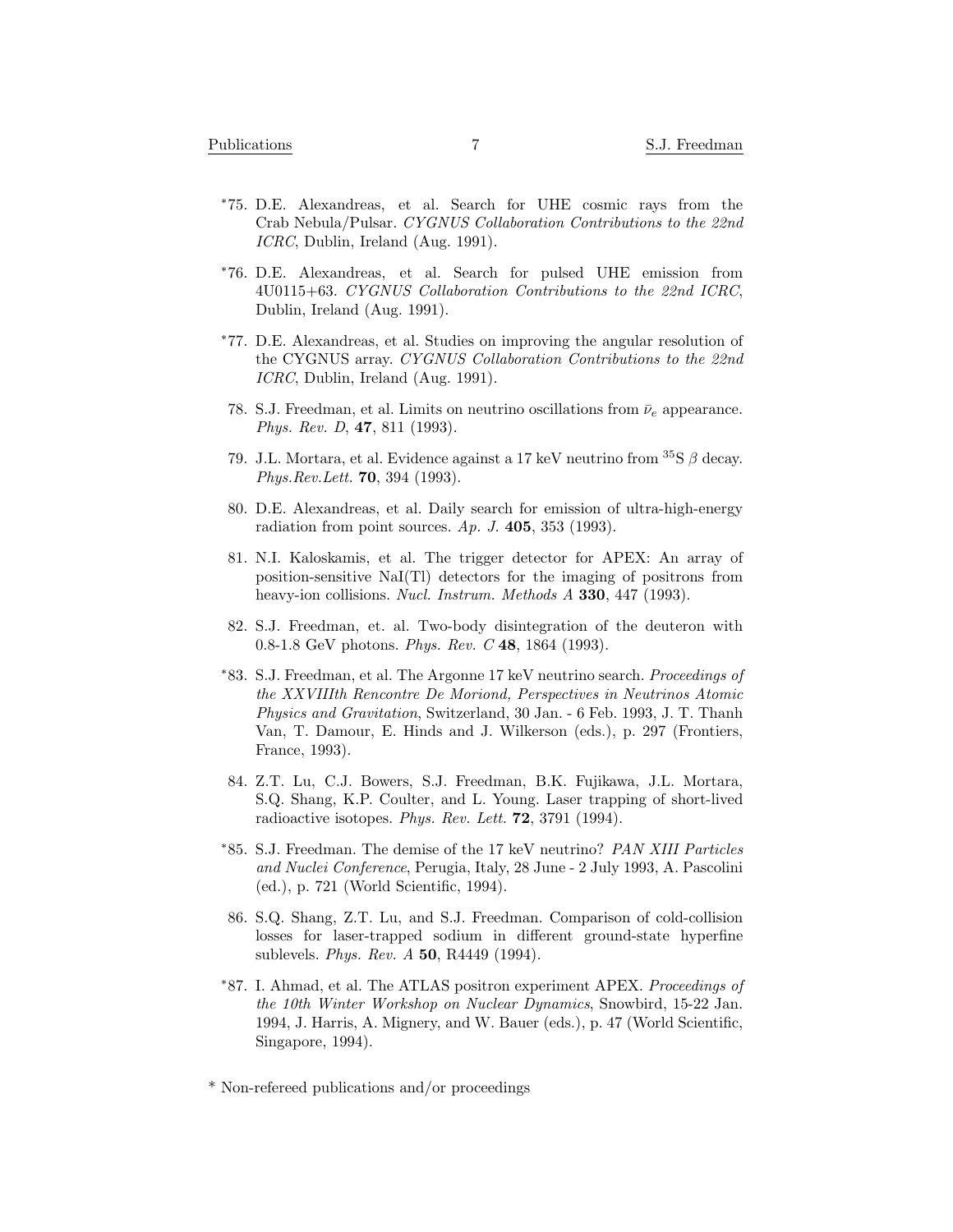- *<sup>∗</sup>*88. S.J. Freedman. Laser trapping of radioactive atoms. *Physics News* (AIP, 1994).
- 89. I. Ahmad, et al. Positron production in heavy ion collisions: Current status of the problem. *Proceedings of the Fifth International Conference on Nucleus-Nucleus Collisions*, Taormina, Italy, 30 May - 4 June 1994, *Nucl. Phys. A* **583**, 247 (1995).
- 90. I. Ahmad, et al. A search for narrow sum-energy lines in electron-positron pair emission from heavy-ion collisions near the Coulomb barrrier. *Phys. Rev. Lett. 75*, 2658 (1995).
- 91. M. Wolanski, S. J. Freedman, J.W. Dawson, et al. Trigger processor for the APEX positron-electron spectrometer. *Nucl. Instr. Methods A* **361**, 326 (1995).
- *<sup>∗</sup>*92. I. Ahmad, et al. Recent results from APEX. *Proceedings of the Conference on Physics from Large γ-ray Detector Arrays*, Berkeley, Aug. 1994, p. 125 (LBNL, 1995).
- *<sup>∗</sup>*93. S.J. Freedman, et al. Laser trapping of short-lived radioactive isotopes. *Proceedings of SPIE, International Symposium on Photonics West*, San Jose, 4-10 Feb. 1995.
- *<sup>∗</sup>*94. I. Ahmad, et al. A new look at positron production from heavy-ion collisions: Results from APEX. *Proceedings of the 4th International Symposium on Weak and Electromagnetic Interactions in Nuclei*, Osaka, Japan, 12-16 June 1995, p. 629 (Osaka Univ., 1995).
- *<sup>∗</sup>*95. C.Y. Chang, et al. The MILAGRO VHE Gamma Ray Observatory. *Proceedings of the 27th International Conference on High Energy Physics, Vol. 2*, Glasgow, UK, 20-27 July 1994, P.J. Bussey, I.G. Knowles (eds.), p. 1387 (Bristol, UK, IOP Publishing, 1995).
- *<sup>∗</sup>*96. I. Ahmad, et al. The positron peak puzzle: Recent results from APEX. *Topics in Nuclear and High Energy Atomic Physics Proceedings*, Piaski, Poland, 23 Aug. - 2 Sept. 1995, *Acta Phyica Polonica B* **27**, 387 (1996).
- 97. I. Ahmad, et al. A solenoidal spectrometer for positron-electron pairs produced in heavy-ion collisions. *Nucl. Instrum. Methods A* **370**, 539 (1996).
- 98. John N. Bahcall, E. Lisi, D.E. Alburger, L. De Braickeleer, S.J. Freedman, and J. Napolitano. Standard neutrino spectrum from <sup>8</sup>B decay. *Phys. Rev. C* **54**, 411 (1996).
- 99. C.J. Bowers, D. Budker, E.D. Commins, et al. Experimental investigation of excited-state lifetimes in atomic ytterbium. *Phys. Rev. A* **53**, 3103 (1996)

<sup>\*</sup> Non-refereed publications and/or proceedings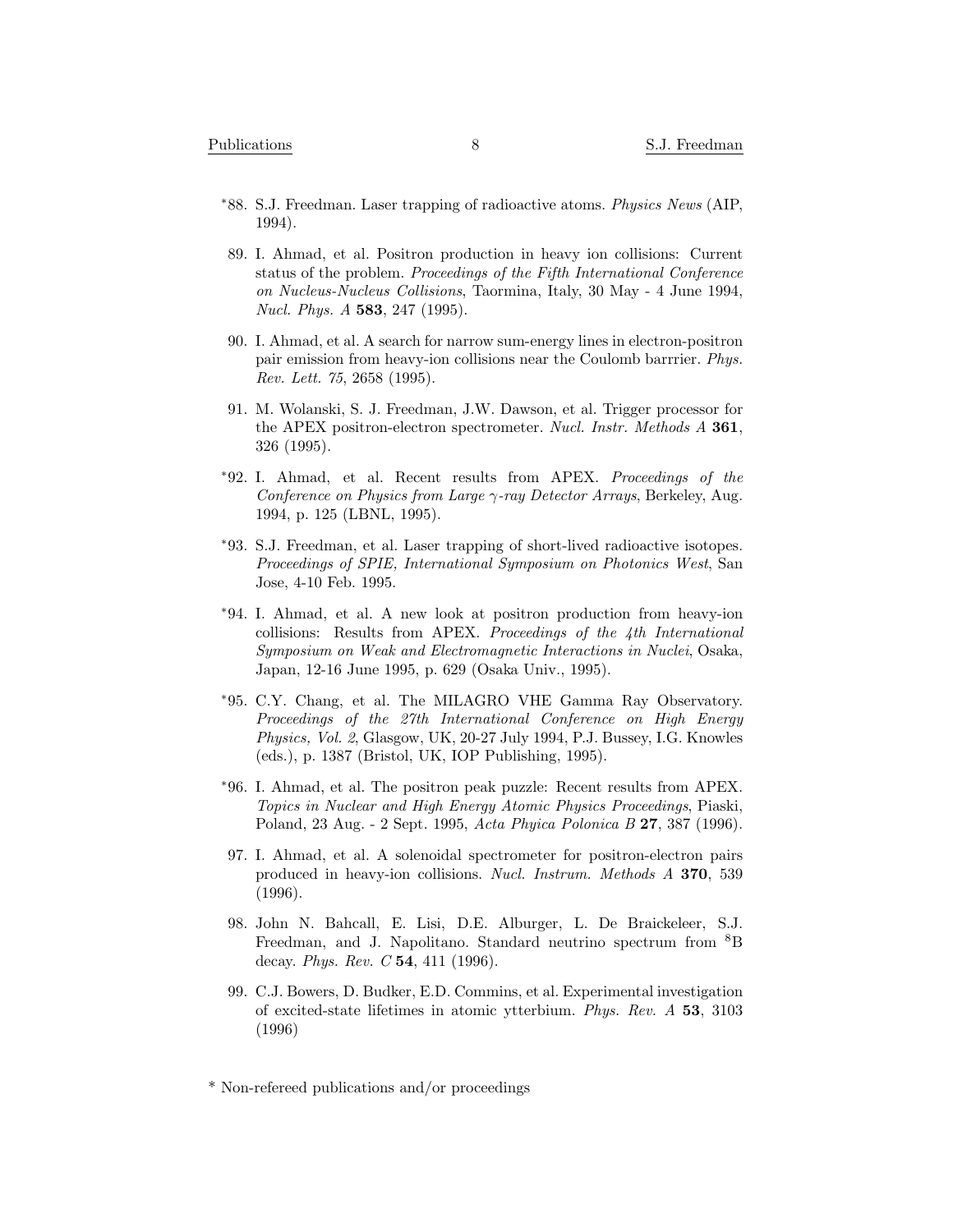- 100. I. Ahmad, et al. Reply to "Comment on the APEX e<sup>+</sup> e*<sup>−</sup>* experiment". *Phys. Rev. Lett.* **77**, 2839 (1996).
- *<sup>∗</sup>*101. S.J. Freedman. Elementary particle physics with GAMMASPHERE. *Proceedings of the Workshop on GAMMASPHERE Physics*, Berkeley, 1995, M.A. Deleplanque, I.Y. Le, and A.O. Macchiavelli (eds.), p. 73 (World Scientific, 1996).
- *<sup>∗</sup>*102. S.J. Freedman. Fundamental physics with neutrons. *Proceedings of the LAMPF Users Group, Inc. (LUGI) Symposium, 20 Years of Meson Factory Physics: Accomplishments and Prospects*, B.F. Gibson, C.M. Hoffman, P.D. Barnes, and V.W. Hughes (eds.), p. 61 (World Scientific, 1996).
- 103. I. Ahmad, et al. The positron-electron peak puzzle: Results from APEX. *Z. Phys. A* **358**, 235 (1997).
- 104. I. Ahmad, et al. Search for monoenergetic positron emission from heavy-ion collisions at Coulomb-barrier energies. *Phys. Rev. Lett.* **78**, 618 (1997).
- 105. I. Ahmad, et al. Internal pair conversion in heavy nuclei. *Phys. Rev. C* **55**, R2755 (1997).
- *<sup>∗</sup>*106. L.J. Lising, J.M. Adams, et al. Searching for time reversal invariance violation in polarized neutron decay. *Proceedings of the 6th Conference on Intersections Between Particle and Nuclear Physics*, T.W. Donnelly (ed.), AIP Conf. Proc. 142, p. 399 (AIP, 1997).
- *<sup>∗</sup>*107. D. Wutte, S. Freedman, R. Gough, et al. A multicusp ion source for radioactive ion beams. *Proceedings of the 1997 Particle Accelerator Conference*, Vancouver, Canada, 12-16 May 1997.
- 108. A.H. Wuosmaa, et al.  $\beta^+$  decay partial half-life of <sup>54</sup>Mn and cosmic ray chronometry. *Phys. Rev. Lett.* **80**, 2085 (1998).
- 109. D. Wutte, et al. Development of an rf driven multicusp ion source for nuclear science experiments. *Nucl. Instr. Methods A* **142**, 409 (1998).
- 110. E.G. Adelberger, S.M. Austin, J.N. Bahcall, et al. Solar fusion cross sections. *Rev. of Mod. Phys.* **70**, 1265 (1998).
- 111. Committee on Nuclear Physics, Board of Physics and Astronomy, Commission on Physical Sciences, Mathematics, and Applications, and National Research Council, *Nuclear Physics The Core of Matter, The Fuel of Stars* (National Academy Press, 1999).
- 112. D.F. Kimball, et al. Collisional perturbation of states in atomic ytterbium by helium and neon. *Phys. Rev. A* **60**, 1103 (1999).

<sup>\*</sup> Non-refereed publications and/or proceedings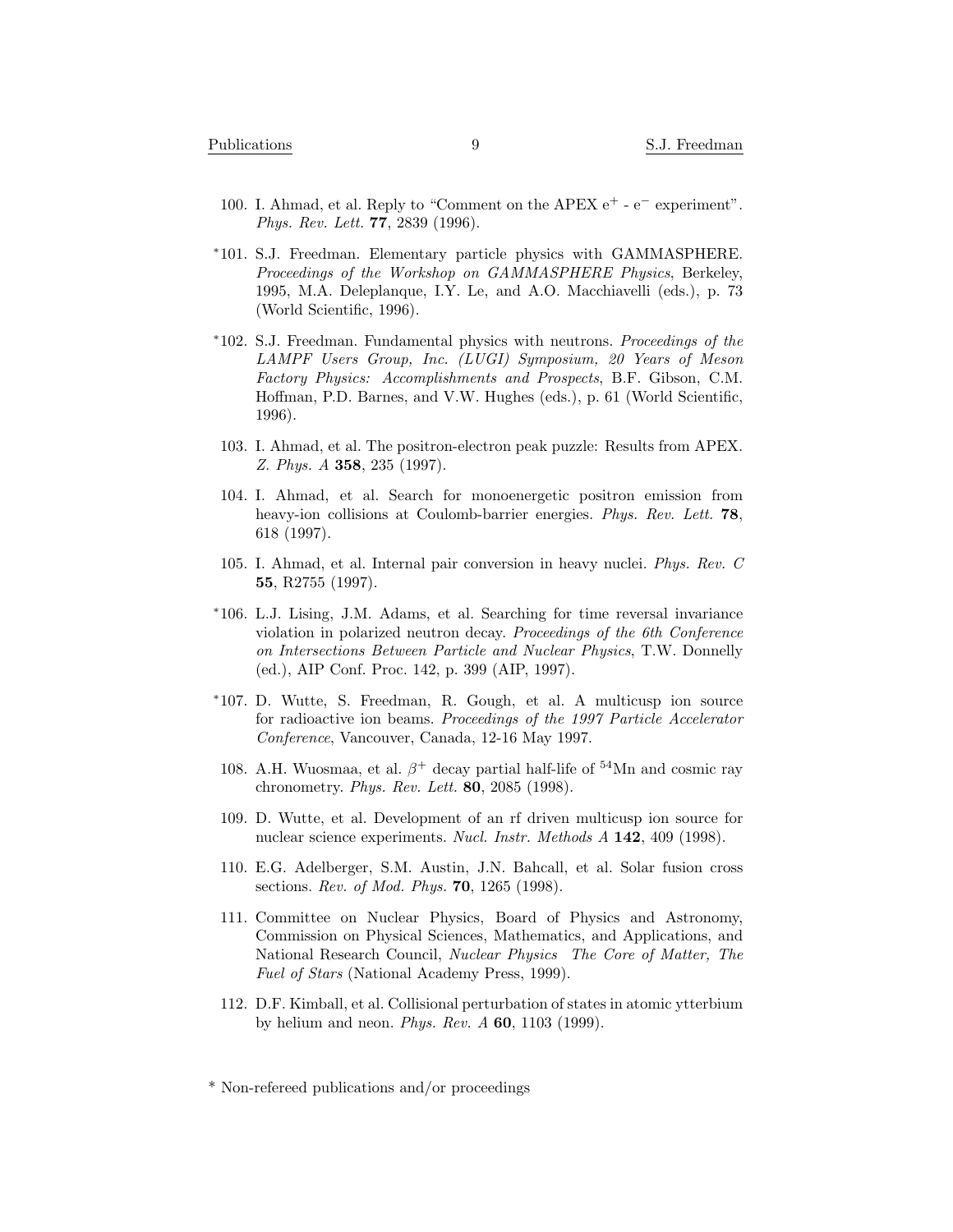- 113. B.K. Fujikawa, et al. A new measurement of the strength of the superallowed Fermi branch in the *β* decay of <sup>10</sup>C with GAMMASPHERE. *Phys. Lett. B* **449**, 6 (1999).
- 114. C.J. Bowers, et al. New measurement of the *β*-*γ* directional correlation in <sup>22</sup>Na. *Phys. Rev. C* **59**, 1113 (1999).
- 115. M.A. Rowe, et al. Ground-state hyperfine measurement in laser-trapped radioactive <sup>21</sup>Na. *Phys. Rev. A* **59**, 1869 (1999).
- 116. C.J. Bowers, et al. Experimental investigation of the  $6s^2$   ${}^1S_0 \rightarrow 5d6s^3D_1$ <sub>2</sub> forbidden transitions in atomic ytterbium. *Phys. Rev. A* **59**, 3513 (1999).
- 117. NPDgamma Collaboration, Timothy Chupp, et al. Planned measurement of nucleon-nucleon parity violation in the capture of polarized neutrons on hydrogen. *Div. of Nuclear Physics Meeting*, Pacific Grove, CA, 20-23 Oct. 1999 (APS, 1999).
- 118. Kevin P. Coulter, et al. Time reversal in polarized neutron decay. *Div. of Nuclear Physics Meeting*, Pacific Grove, CA, 20-23 Oct. 1999 (APS, 1999).
- 119. Nicholas Scielzo, et al. Electron-neutrino correlation in beta decay with laser trapped <sup>21</sup>Na. *Div. of Nuclear Physics Meeting*, Pacific Grove, CA, 20-23 Oct. 1999 (APS, 1999).
- 120. Jason Stalnaker, et al. Progress towards parity nonconservation in atomic ytterbium. *Div. of Nuclear Physics Meeting*, Pacific Grove, CA, 20-23 Oct. 1999 (APS, 1999).
- 121. J.T. Burke, et al. Progress on beta decay experiment in  $A = 14$  system using a radioactive <sup>14</sup>O beam. *Div. of Nuclear Physics Meeting*, Pacific Grove, CA, 20-23 Oct. 1999 (APS, 1999).
- *<sup>∗</sup>*122. G.L. Jones, et al. Time reversal in polarized neutron decay: The emiT experiment. *Nucl. Instrum. Methods A* **440**, 648 (2000).
- *<sup>∗</sup>*123. W.M. Snow, et al. Measurement of the parity violating asymmetry A*<sup>γ</sup>* in  $\vec{n} + p \rightarrow d + \gamma$ . *Proceedings of the Workshop on Particle Physics with Slow Neutrons*, Grenoble, France, 22-24 Oct 1998, *Nucl. Instrum. Methods A* **440**, 729-735 (2000).
- *<sup>∗</sup>*124. E. Blandford, K. Lesko, B. Fujikawa, S. Freedman, and H. Steiner. Calibration and monitoring of the KamLAND experiment. *Bull. Am. Phys. Soc.* **45(5)**, 17 (2000).
- 125. KamLAND Collaboration, L. De Braeckeleer, et al. Neutrino physics with the KamLAND detector. *TAUP '99, 6th International Workshop on Topics in Astroparticle and Underground Physics*, Paris, France, 6-10 Sep 1999, *Nucl. Phys. Proc. Suppl.* **87**, 312 (2000).

<sup>\*</sup> Non-refereed publications and/or proceedings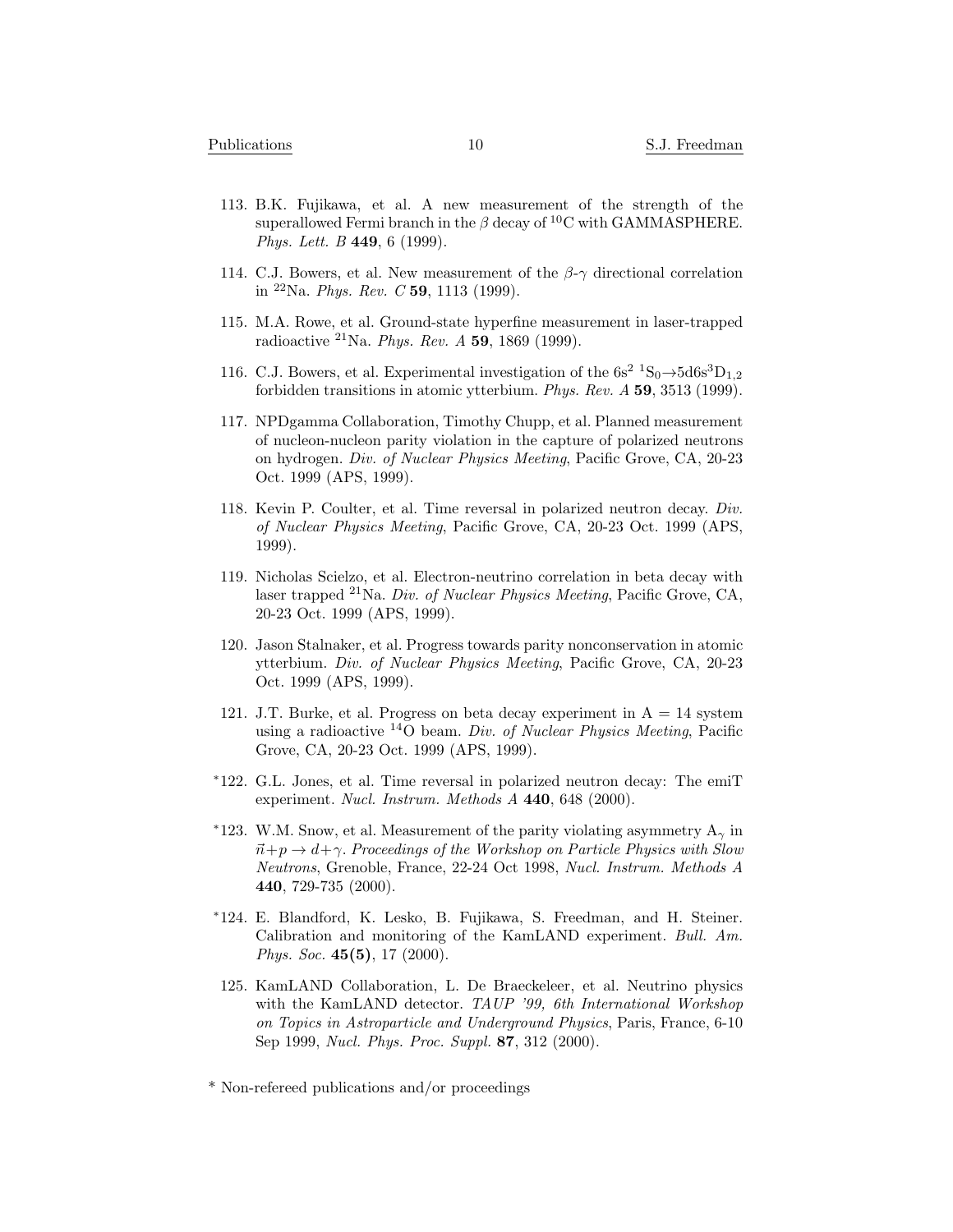- 126. The emiT Collaboration, L.J. Lising, et al. New limit on the D coefficient in polarized neutron decay. *Phys. Rev. C* **62**, 055501 (Sept. 2000).
- 127. KamLAND Collaboration, J. Shirai, et al. Reactor neutrino oscillation results and the status of KamLAND. *Proceedings of the 30th International Conference on High Energy Physics, ICHEP 2000, Vol. 2*, Osaka, Japan, 27 July - 2 Aug. 2000, C.S. Lim and Y. Yamanaka (eds.), pp. 946-949 (World Scientific, Singapore, 2001).
- 128. KamLAND Collaboration, A. Piepke, et al. KamLAND: A reactor neutrino experiment testing the solar neutrino anomaly. *Proceedings of the 19th International Conference on Neutrino Physics and Astrophysics - Neutrino 2000*, Sudbury, Ontario, Canada, 16-21 Jun 2000, *Nucl. Phys. Proc. Suppl.* **91**, 99-104 (2001).
- *<sup>∗</sup>*129. P.A. Vetter, S.J. Freedman, B.K. Fujikawa, and N.D. Scielzo. The *β*-*ν* correlation using a neutral atom trap. *SPIN 2000, 14th International Spin Physics Symposium*, 16-21 Oct. 2000, Osaka, Japan, K. Hatanka, T. Nakano, K. Imai, and H. Ejiri (eds.), AIP Conf. Proc. 570, pp. 89-98 (AIP, 2001).
- *<sup>∗</sup>*130. D.S. English, et al. Atomic tests of discrete symmetries at Berkeley. *Art and Symmetry in Experimental Physics: Festschrift for Eugene D. Commins*, D. Budker, S.J. Freedman, and P.H. Bucksbaum (eds.), AIP Conf. Proc. 596, pp. 108-122 (AIP, 2001).
- *<sup>∗</sup>*131. D. Budker, P.H. Bucksbaum, and S.J. Freedman (eds.). *Art and Symmetry in Experimental Physics: Festschrift for Eugene D. Commins*, Berkeley, CA, 20-21 May 2001. AIP Conf. Proc. 596, 286 pp. (AIP, 2001).
- *<sup>∗</sup>*132. P. Kammel, et al. Precise measurement of muon capture on the proton. *Proceedings of the International RIKEN Conference on Muon Catalyzed Fusion and Related Exotic Atoms*, Shimoda, Japan, 22-26 April 2001, *Hyperfine Interactions* **138**, 435 (2001).
- *<sup>∗</sup>*133. NPDGamma Collaboration, W.S. Wilburn, et al. An experiment to measure  $A_{\gamma}$  in  $\vec{n} + p \rightarrow d + \gamma$  at LANSCE. *Bull. Am. Phys. Soc.* 46(2), 70 (2001).
- *<sup>∗</sup>*134. NPDGamma Collaboration, G. Mitchell, et al. Measurement of the pulsed cold neutron flux at LANSCE. *Bull. Am. Phys. Soc.* **46(2)**, 70  $(2001).$
- *<sup>∗</sup>*135. NPDGamma Collaboration, T. Smith, et al. A novel rf neutron spin rotator for the NPDGamma experiment at LANSCE. *Bull. Am. Phys. Soc.* **46(2)**, 70 (2001).
- *<sup>∗</sup>*136. NPDGamma Collaboration, W. Snow, et al. A current mode ion chamber for the parity violation experiment. *Bull. Am. Phys. Soc.* **46(2)**, 70 (2001).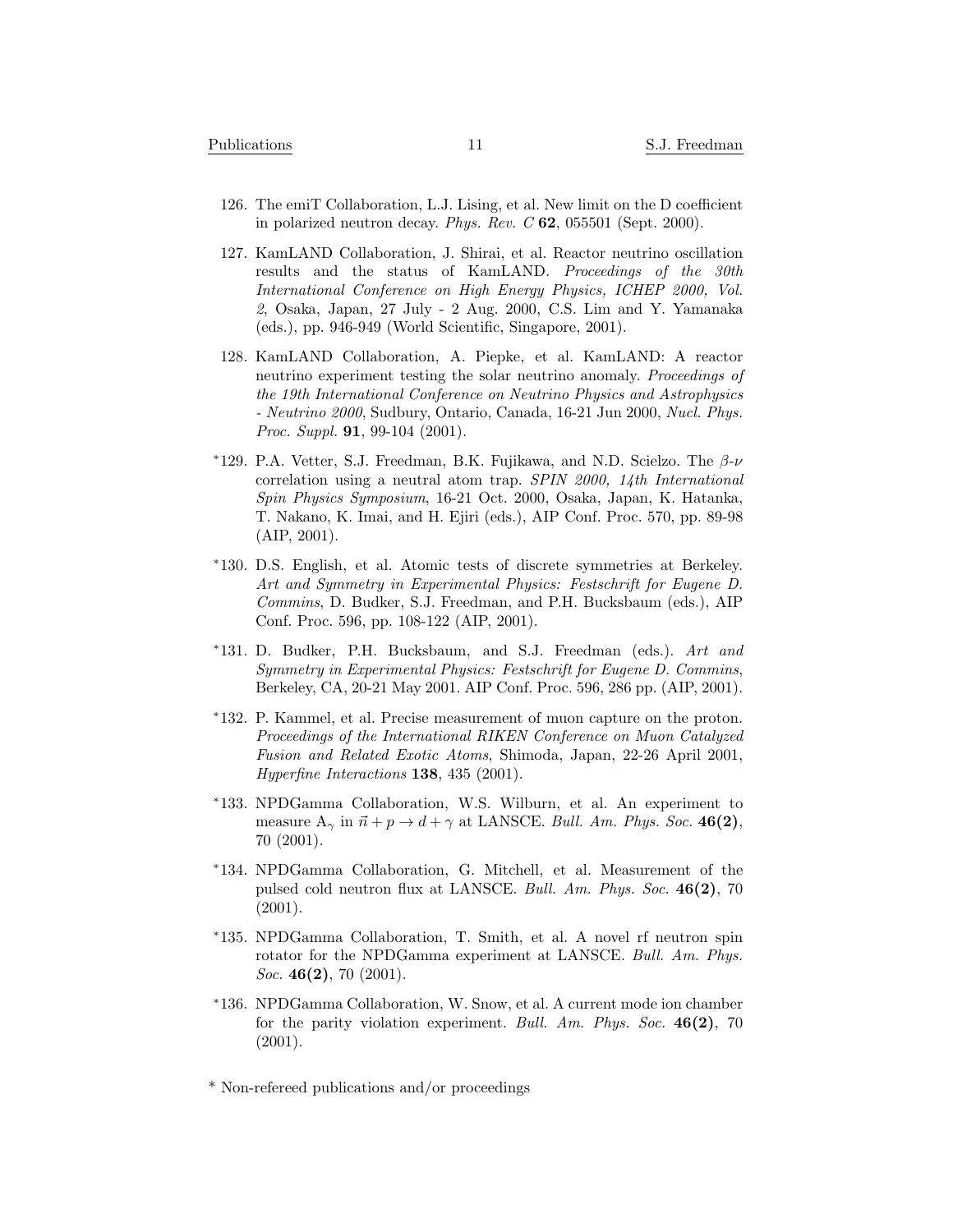- *<sup>∗</sup>*137. NPDGamma Collaboration, C. Blessinger, et al. Measurement of parity violating  $\gamma$ -ray asymmetries of polarized neutron capture in <sup>35</sup>Cl and <sup>139</sup>La. *Bull. Am. Phys. Soc.* **46(2)**, 71 (2001).
- *<sup>∗</sup>*138. B.K. Fujikawa, et al. Measurement of the <sup>10</sup>C superallowed branch with GAMMASPHERE. *Nuclear Science Division 2000-2001 Annual Report* (2001).
- *<sup>∗</sup>*139. J.T. Burke, S.J. Freedman, B.K. Fujikawa, P. Vetter, W.T. Winter, and D. Wutte. Testing the CVC hypothesis in the *β* decay of <sup>14</sup>O. *Nuclear Science Division 2000-2001 Annual Report* (2001).
- *<sup>∗</sup>*140. J.T. Burke, S.J. Freedman, B.K. Fujikawa, S.W. Leman, P. Vetter, W.T. Winter, and D. Wutte. <sup>14</sup>O lifetime measurement as a test of the unitarity of the CKM matrix. *Nuclear Science Division 2000-2001 Annual Report* (2001).
- *<sup>∗</sup>*141. P.A. Vetter, B.K. Fujikawa, S.J. Freedman, and M.C. Cyrier. Studies of positronium decay modes using GAMMASPHERE. *Nuclear Science Division 2000-2001 Annual Report* (2001).
- *<sup>∗</sup>*142. N.D. Scielzo, S.J. Freedman, B.K. Fujikawa, and P.A. Vetter. Beta neutrino correlation in laser trapped <sup>2</sup>1Na. *Nuclear Science Division 2000-2001 Annual Report* (2001).
- *<sup>∗</sup>*143. W.T. Winter, P.A. Vetter, J.T. Burke, B.K. Fujikawa, and S.J. Freedman. Development of a momentum analyzing beta spectrometer. *Nuclear Science Division 2000-2001 Annual Report* (2001).
- *<sup>∗</sup>*144. B.E. Berger, et al. KamLAND Kamioka Liquid-scintillator Anti-Neutrino Detector. *Nuclear Science Division 2000-2001 Annual Report* (2001).
- *<sup>∗</sup>*145. S.J. Freedman, B.K. Fujikawa, L.J. Lising, E.G. Wasserman, and the emiT Collaboration. Time reversal invariance violation in polarized neutron *β* decay. *Nuclear Science Division 2000-2001 Annual Report* (2001).
- *<sup>∗</sup>*146. T. Case, K.M. Crowe, S.J. Freedman, B.K. Fujikawa, and the NPDGamma Collaboration. Measurement of the parity-violating gamma asymmetry in the capture of polarized cold neutrons by para-hydrogen. *Nuclear Science Division 2000-2001 Annual Report* (2001).
- *<sup>∗</sup>*147. J.T. Burke, D. Wutte, P.A. Vetter, S.J. Freedman, B.K. Fujikawa, C.M. Lyneis, and W.T. Winter. Development of a radioactive <sup>14</sup>O beam. *Nucl. Instrum. Methods* (2001)
- *<sup>∗</sup>*148. I. Ahmad, S.J. Freedman, B.K. Fujikawa, J.P. Greene, J.L. Mortara, J.P. Schiffer, and A.R. Zeuli. A new measurement of the <sup>14</sup>C beta decay spectral shape correction. *Phys. Rev. C* (2001).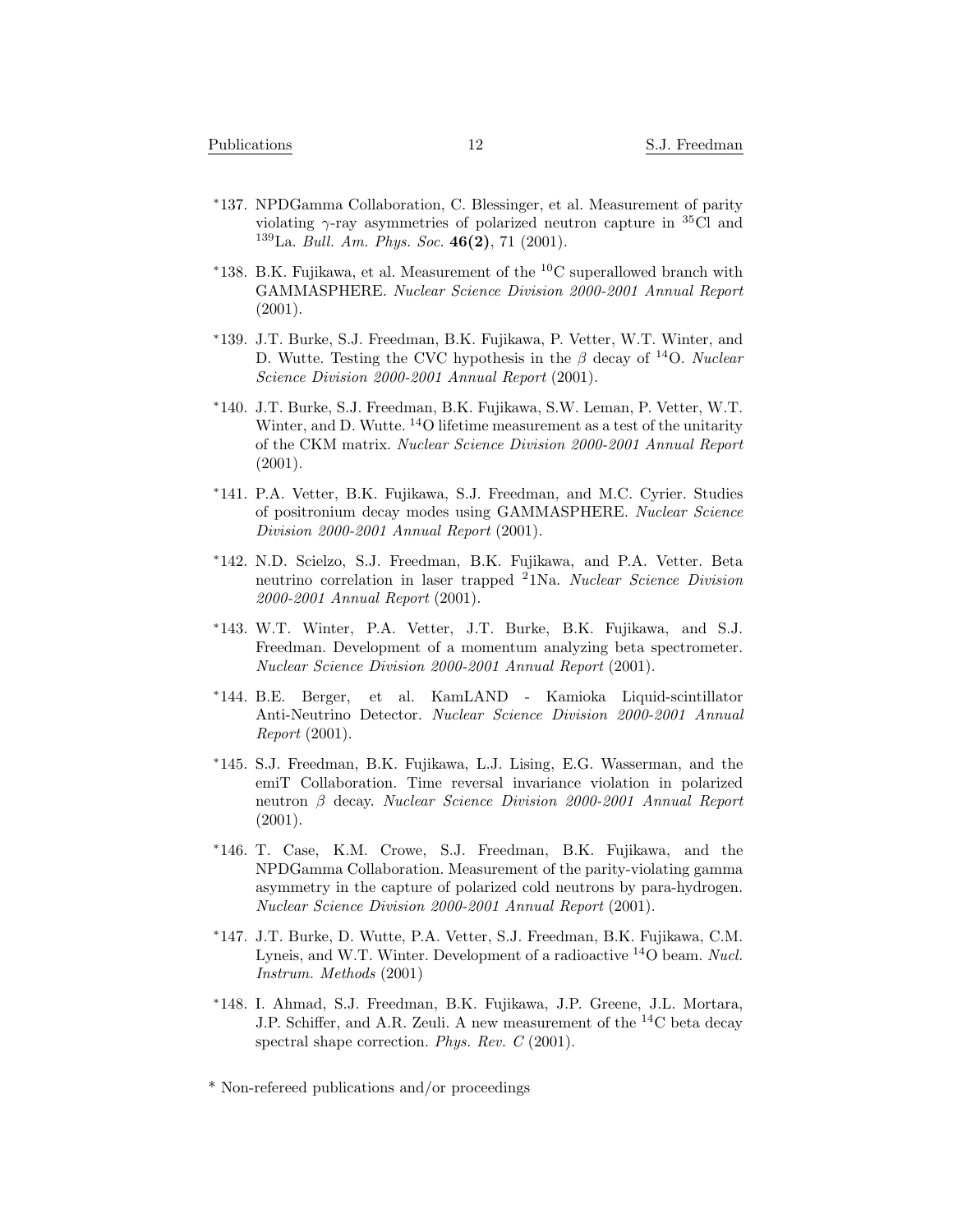- *<sup>∗</sup>*149. D.F. Kimball, et al. Progress towards fundamental symmetry tests with nonlinear optical rotation. *Art and Symmetry in Experimental Physics: Festschrift for Eugene D. Commins*, D. Budker, S. J. Freedman, and Ph. Bucksbaum (eds.), AIP Conf. Proc. 596, pp. 84-107 (AIP, 2001).
- *<sup>∗</sup>*150. KamLAND Collaboration, J. Busenitz, et al. The KamLAND experiment. *DPF 2000: Meeting of the Division of Particles and Fields of the American Physical Society*, Columbus, Ohio, 9-12 Aug 2000, *Int. J. Mod. Phys. A* **16S1B**, 742-744 (2001).
- 151. V.A. Andreev, et al. Precise measurement of muon capture on the proton - a progress report. *Proceedings of the muCF'01 Conference*, Shimoda, Japan, 22-26 April 2001.
- 152. J.E. Stalnaker, D. Budker, D.P. DeMille, S.J. Freedman, and V.V. Yashchuk. Measurement of the forbidden  $6s^2S_0 \rightarrow 5d6s^3D_1$ magnetic-dipole transition amplitude in atomic ytterbium. *Phys. Rev. A* **66**, 031403 (Sept. 2002).
- *<sup>∗</sup>*153. J.T. Burke, S.J. Freedman, B.K. Fujikawa, D. Wutte, P. Vetter, S.W. Leman, and W.T. Winter. A lifetime measurement of <sup>14</sup>O. *Nuclear Physics in the 21st Century: International Nuclear Physics Conference, INPC 2001*, AIP Conf. Proc. 610, pp. 1039-1043 (AIP, 2002).
- 154. P.A. Vetter and S.J. Freedman. Branching-ratio measurements of multiphoton decays of positronium. *Phys. Rev. A* **66**, 52505 (Nov. 2002).
- 155. KamLAND Collaboration, J. Goldman, et al. Status of the KamLAND Experiment. *Proceedings of the Third International Workshop on Neutrino Oscillations and Their Origins*, Tokyo, Japan, 5-8 Dec. 2001, Y. Suzuki, Y. Fukuda, T. Takeuchi, T. Mori, and T. Yoshida (eds.), pp. 74-79 (World Scientific, 2002).
- 156. KamLAND Collaboration, K. Eguchi, et al. First results from KamLAND: Evidence for reactor antineutrino disappearance. *Phys. Rev. Lett.* **90**, 021802 (Jan. 2003).
- *\**157. K.E. Rehm, et al. Study of the <sup>8</sup>B neutrino spectrum with a new technique. *Proceedings of the 7th International Symposium on Nuclei in the Cosmos*, Fuji-Yoshida, Japan, 8-12, July 2002, *Nucl. Phys. A* **718**, 443-445 (2003).
- *<sup>∗</sup>*158. Y. Masuda, et al. Parity-violating gamma-ray asymmetry in the neutron-proton capture. *Nucl. Phys. A* **721**, 485c (2003).
- *<sup>∗</sup>*159. W. Winter, et al. Measurement of <sup>8</sup>B neutrino spectrum. *Proceedings of the 7th International Symposium on Nuclei in the Cosmos*, Fuji-Yoshida, Japan, 8-12 July 2002, *Nucl. Phys. A* **721**, 553c (2003).

<sup>\*</sup> Non-refereed publications and/or proceedings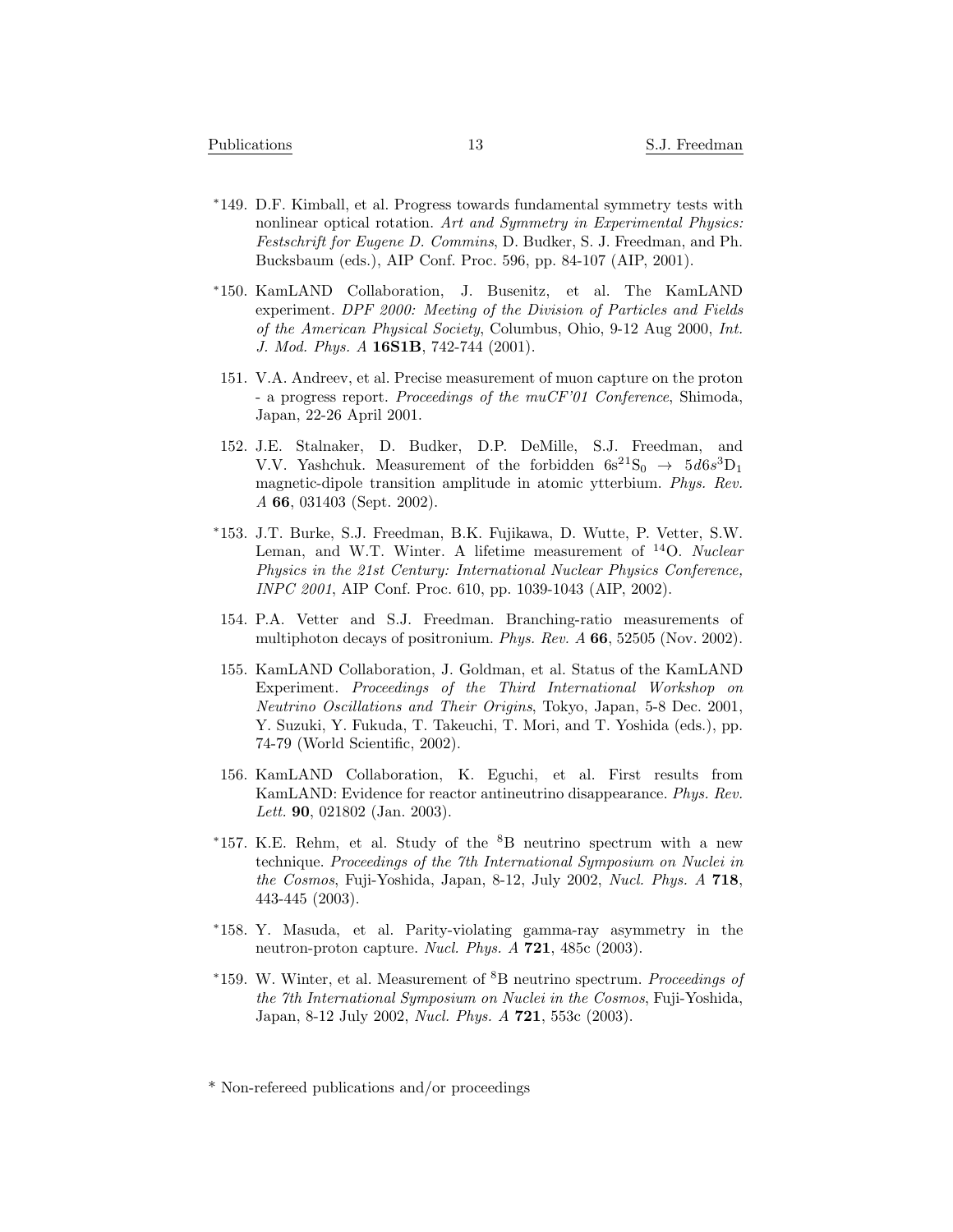- *<sup>∗</sup>*160. S.I. Penttila, et al. A measurement of the parity-violating gamma-ray asymmetry in the neutron-proton capture. *Proceedings of the 11th International Symposium on Capture Gamma-Ray Spectroscopy and Related Topics* (World Scientific, Singapore, 2003).
- *<sup>∗</sup>*161. K.M. Heeger, S.J. Freedman, and K.B. Luk. The future of reactor neutrino experiments: A novel approach to measuring *θ*13. *Proceedings of the 8th Conference on Intersections of Particle and Nuclear Physics, CIPANP'03*, New York City, May 19-24, 2003, Z. Parsa (ed.), AIP Conf. Proc. 698, pp. 303-306 (AIP, 2003).
- *<sup>∗</sup>*162. MuCAP and MuLAN Collaboration, B. Lauss, et al. Muon lifetime and muon capture. *Proceedings of the Conference on the Intersections of Nuclear and Particle Physics, CIPANP'03*, New York City, May 19-24, 2003, AIP Conf. Proc. 698 (AIP, 2003).
- 163. W. Winter, et al. Measurement of the <sup>8</sup>B neutrino spectrum. *16th International Conference on Particles and Nuclei - PANIC '02*, Osaka, Japan, 30 Sept. - 4 Oct. 2002, *Nucl. Phys. A* **721**, 553-555 (2003).
- 164. N.D. Scielzo, S.J. Freedman, B.K. Fujikawa, and P.A. Vetter. Recoil-ion charge-state distribution following the  $\beta$ + decay of <sup>21</sup>Na. *Phys. Rev. A* **68**, 222716 (2003).
- 165. P.A. Vetter and S.J. Freedman. Search for CPT-odd decays of positronium. *Phys. Rev. Lett.* **91**, 263401 (2003).
- 166. W.T. Winter, S.J. Freedman, et al. Determination of the <sup>8</sup>B neutrino spectrum. *Phys. Rev. Lett.* **91**, 252501 (2003).
- *<sup>∗</sup>*167. K. Anderson, et al. White paper report on using nuclear reactors to search for a value of  $\theta_{13}$ . Pub 04-180 (Fermilab, Jan. 2004).
- 168. KamLAND Collaboration, K. Eguchi, et al. High sensitivity search for *νe*'s from the Sun and other sources at KamLAND. *Phys. Rev. Lett.* **92**, 071301 (Feb. 2004).
- 169. N.D. Scielzo, et al. Detecting shake-off electron-ion coincidences to measure  $\beta$ -decay correlations in laser trapped <sup>21</sup>Na. *Nucl. Phys. A* **746**, 677 (2004).
- 170. N. Scielzo, S.J. Freedman, B.K. Fujikawa, and P.A. Vetter. Measurement of the  $\beta$ - $\nu$  correlation using magneto-optically trapped <sup>21</sup>Na. *Phys. Rev. Lett.* **93**, 102501 (Aug. 2004).
- 171. H.P. Mumm, et al. emiT: An apparatus to test time reversal invariance in polarized neutron decay. *Rev. Sci Instr.* **75**, 5343-5355 (2004).
- *<sup>∗</sup>*172. APS Multidivisional Study, S.J. Freedman, B. Kayser, et al. The neutrino matrix. *The DNP/DPF/DAP/DPB Joint Study on the Future of Neutrino Physics* (Nov. 2004).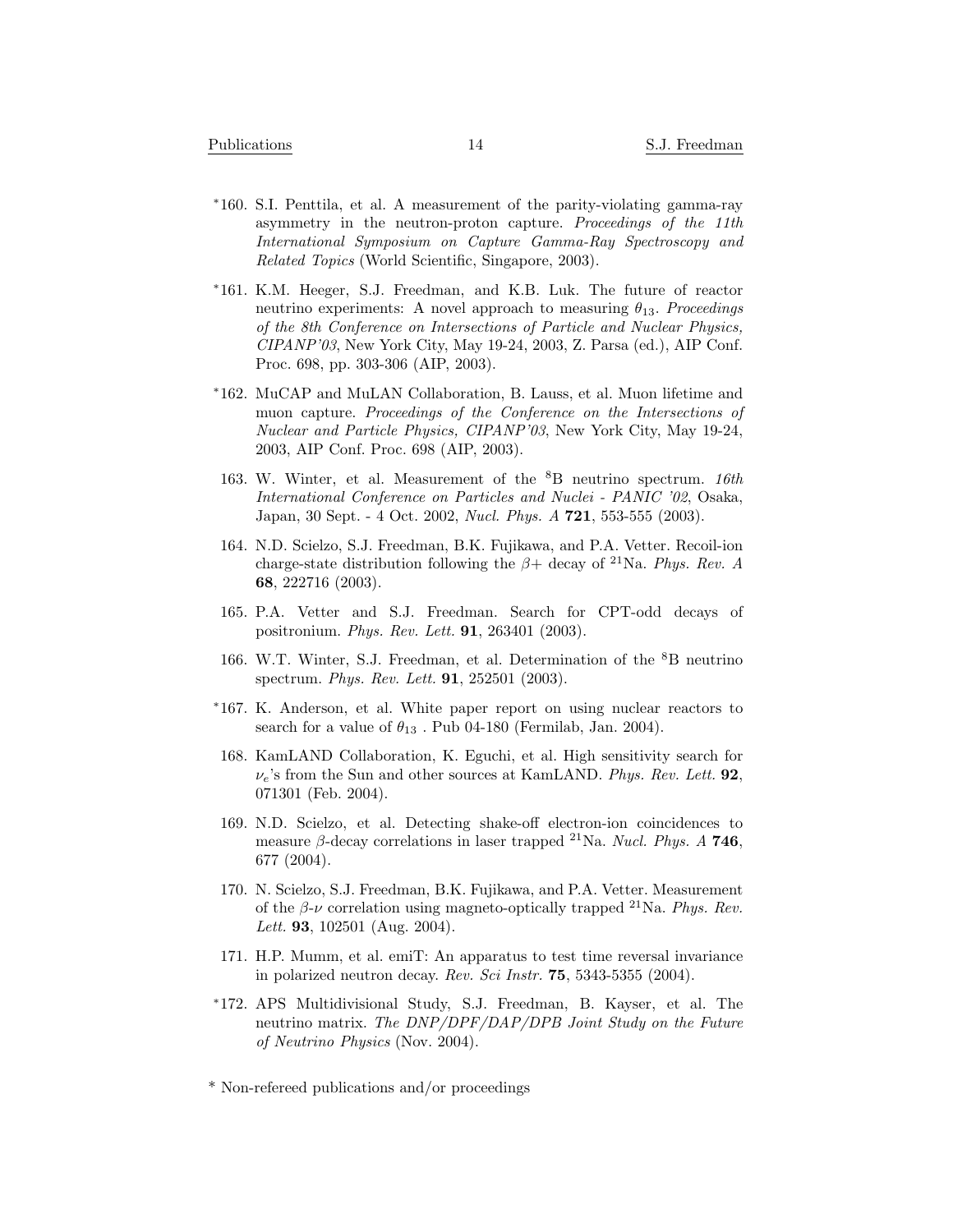- 173. W.T. Winter, et al. Determination of the <sup>8</sup>B neutrino spectrum. *Nucl. Phys. A* **746**, 311-315 (Dec. 2004).
- 174. KamLAND Collaboration, T. Araki, et al. Measurement of neutrino oscillation with KamLAND: Evidence of spectral distortion. *Phys. Rev. Lett.* **94**, 081801 (March 2005).
- 175. K.M. Heeger, S.J. Freedman, R.W. Kadel, and K.B. Luk. Measurement of *θ*<sup>13</sup> with reactor neutrinos. *Proceedings of the 8th International Workshop on Topics in Astroparticle and Underground Physics (TAUP 2003)*, Seattle, Washington, 5-9 Sept. 2003, *Nucl. Phys. Proc. Suppl.* **138**, 312-314 (2005).
- 176. NPDGamma Collaboration, M.T. Gericke, et al. The NPDgamma experiment at LANSCE. *Proceedings of 17th Meeting of the International Collaboration on Advanced Neutron Sources (ICANS-XVII)*, Santa Fe, New Mexico, 25-29 April 2005 (July 2005).
- 177. T. Araki, et al. Experimental investigation of geologically produced antineutrinos with KamLAND. *Nature* **436**, 499-503 (July 2005).
- 178. S. Toleikis, et al. RETrap a cryogenic Penning ion trap system. *Nucl. Instr. Meth. B* **235**, 479-481 (July 2005).
- *<sup>∗</sup>*179. M.T. Gericke et al. A low-noise CsI detector array for the precision measurement of parity nonconservation in  $\vec{n} + p \rightarrow d + \gamma$ . *International Conference on Nuclear Data for Science and Technology*, R.C. Haight, M.B. Chadwick, T. Hawano, and P. Talou (eds.), AIP Conf. Proc. 769, pp. 692-695 (2005).
- *<sup>∗</sup>*180. P.N. Seo, et al. The 2004 NPDGamma commissioning run-measurement of parity-violating gamma-ray asymmetries in neutron capture on Al, Cu, Cl, In, and B. *International Conference on Nuclear Data for Science and Technology*, R.C. Haight, M.B. Chadwick, T. Hawano, and P. Talou (eds.). AIP Conf. Proc. 769, pp. 696-699 (2005).
- *<sup>∗</sup>*181. NPDgamma Collaboration, B. Lauss, et al. Precision measurement of parity violation in polarized cold neutron capture on the proton: The NPDgamma experiment. *Particles and Nuclei International Conference - PANIC '05*, Santa Fe, New Mexico, 24-28 Oct. 2005, P. Barnes, M.D. Cooper, R.A. Einstein, H. van Hecke, and G.J. Stephensen (eds.), AIP Conf. Proc. 892, pp.790-792 (Jan. 2006).
- 182. W.T. Winter, S.J. Freedman, K.E. Rehm, and J.P. Schiffer. The <sup>8</sup>B neutrino spectrum. *Phys. Rev C* **73**, 025503 (Feb. 2006).
- 183. KamLAND Collaboration, T. Araki, et al. Search for the invisible decay of neutrons with KamLAND. *Phys. Rev. Lett.* **96**, 101802 (March 2006).

<sup>\*</sup> Non-refereed publications and/or proceedings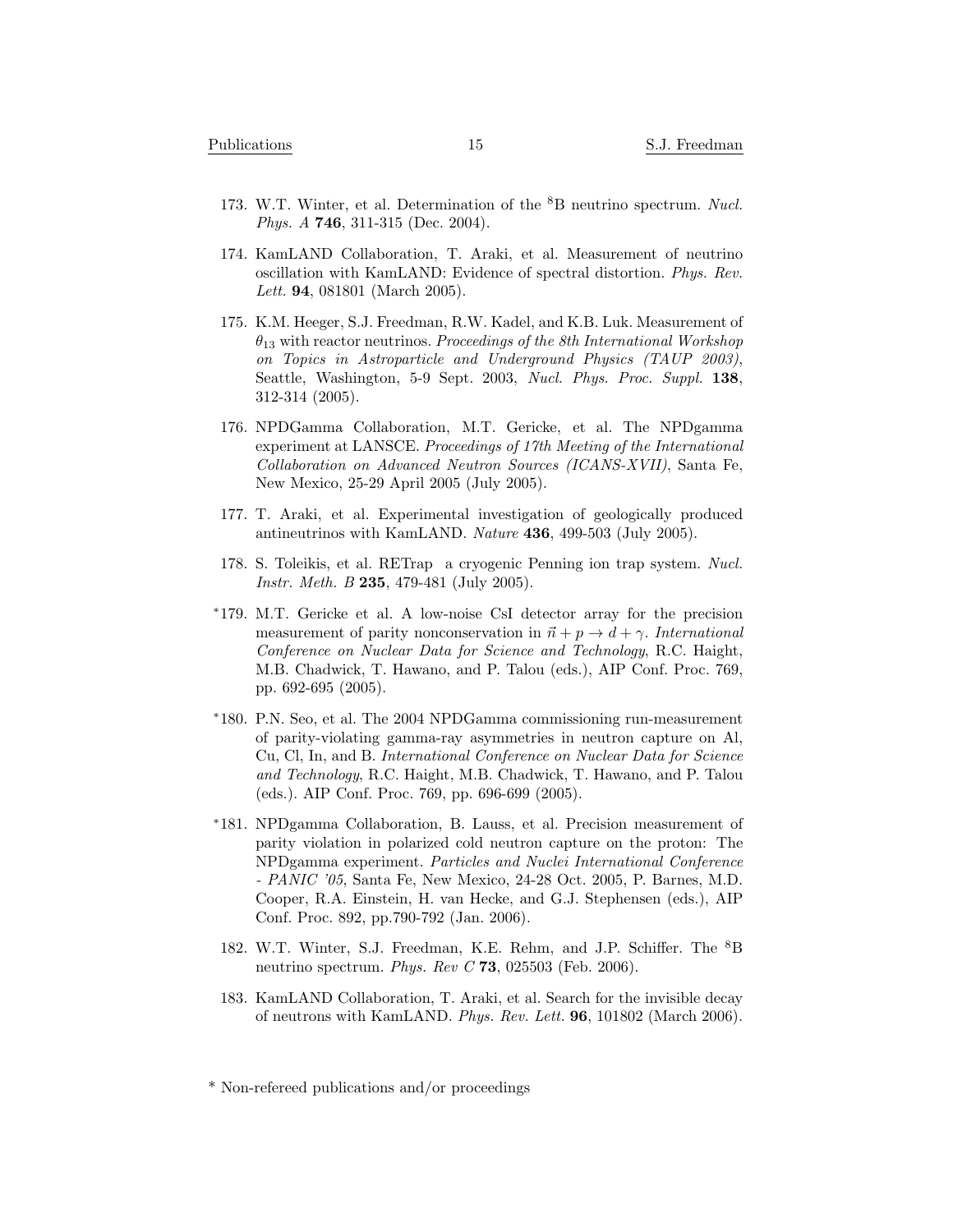- 184. J.E. Stalnaker, D. Budker, S.J. Freedman, J.S. Guzman, S.M. Rochester, and V.V. Yashchuk. Dynamic Stark effect and forbidden-transition spectral line shapes. *Phys. Rev. A* **73**, 043416 (April 2006).
- *<sup>∗</sup>*185. P. Gorla, et al. New CUORICINO results on the way to CUORE. *2nd Scandanavian Neutrino Workshop - SNOW 2006*, Stockholm, Sweden, 2-6 May 2006, *Phys. Scripta* **127**, 49-51 (2006).
- 186. S. Clayton, et al. Muon capture on the proton and the induced pseudoscalar form factor. *Proceedings of the Conference of Intersections of Particle and Nuclear Physics - CIPANP*, Puerto Rico, 30 May - 3 June 2006.
- 187. K. Lynch, B. Lauss, et al. Precision measurement of the positive muon lifetime and the Fermi constant. *Proceedings of the Conference of Intersections of Particle and Nuclear Physics CIPANP 2006*, Puerto Rico, 30 May - 3 June 2006.
- *<sup>∗</sup>*188. R. Ardito, et al. The CUORICINO and CUORE double beta decay experiments. *Neutrinos in Cosmology, in Astro, Particle and Nuclear Physics - Erice International School of Nuclear Physics, 27th Course*, Erice, Sicily, Italy, 16-24 Sept. 2005, *Prog. Part. Nucl. Phys.* **57**, 203-216 (2006).
- 189. KamLAND Collaboration. Reactor neutrino oscillation with KamLAND (poster). *22nd International Conference on Neutrino Physics and Astrophysics - Neutrino 2006*, Santa Fe, NM, 13-19 June 2006.
- 190. KamLAND Collaboration. Search for the invisible decay of neutrons with KamLAND (poster presentation: KamLAND Detector Simulation). *22nd International Conference on Neutrino Physics and Astrophysics - Neutrino 2006*, Santa Fe, NM, 13-19 June 2006.
- 191. MuCap Collaboration. Muon capture as a probe of the nucleon's axial structure - the MuCap experiment. *Particles and Nuclei International Conference - PANIC '05*, P. Barnes, M.D. Cooper, R.A. Einstein, H. van Hecke, and G.J. Stephensen (eds.), AIP Conf. Proc. 842, pp. 909-911 (AIP, New York, 2006).
- 192. P.N. Seo, et al. Measurement of parity-violating gamma-ray asymmetry on compound nuclei with cold neutrons. *Proceedings of the 12th International Conference on Capture Gamma-ray Spectroscopy and Related Topics*, A. Woehr and A. Aprahamian (eds.), AIP Conf. Proc. 819, pp. 81-85 (AIP, New York, 2006).
- 193. M.T. Gericke, et al. Study of parity violation in neutron-proton capture on the new pulsed cold neutron beamline FP12 at LANSCE. *Proceedings of ICANS-XVII, The 17th Meeting of the International Collaboration on Advanced Neuron Sources*, Santa Fe, NM, 2005, G.J. Russell, J.J. Rhyne, and B.V. Maes (eds.), pp. 860-868 (LA-UR-3904, Los Alamos, 2006).

<sup>\*</sup> Non-refereed publications and/or proceedings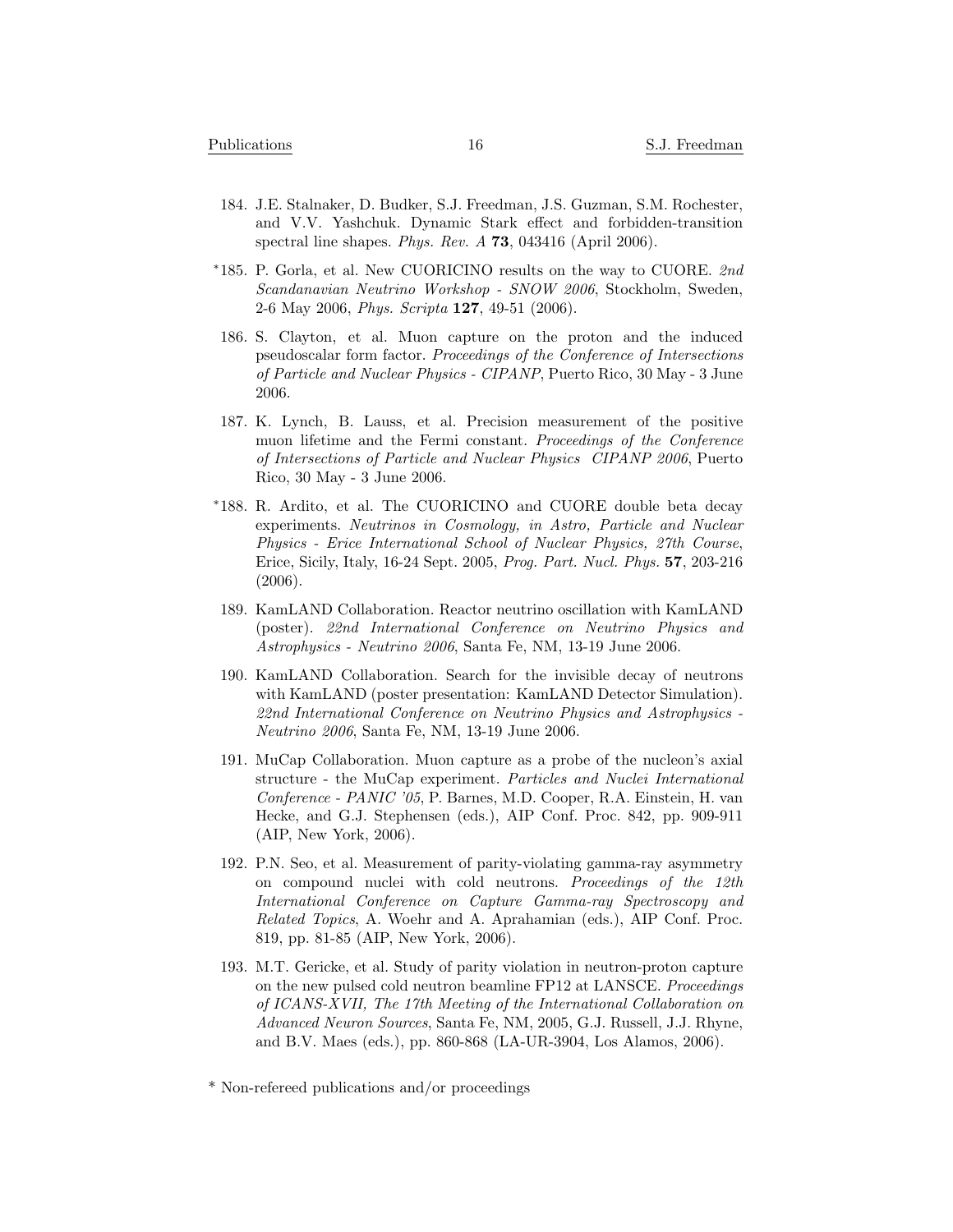- 194. J.T. Burke, P.A. Vetter, S.J. Freedman, B.K. Fujikawa, and W.T. Winter. Half-life of <sup>14</sup>O. *Phys. Rev. C* **74**, 025501 (Aug. 2006).
- 195. M.T. Gericke, et al. Upper bounds on parity violating gamma-ray asymmetries in compound nuclei from polarized cold neutron capture. *Phys. Rev. C* **74**, 065503 (Dec. 2006).
- 196. MuCap Collaboaration, P. Kammel, C. Petitjean, et al. Precision measurement of singlet  $\mu p$  capture in hydrogen - progress report 2006 and beam request for 2007. Experiment R-97-0 (PSI, Jan. 2007).
- 197. T. E. Chupp, et al. A large area polarized <sup>3</sup>He neutron spin filter. *Nucl. Instrum. Methods A* **574**, 500-509 (2007).
- 198. MuCap Collaboration, V.A. Andreev, et al. Measurement of the muon capture rate in hydrogen gas and determination of the proton's pseudoscalar coupling g(P). *Phys. Rev. Lett.* **99**, 032002 (July 2007).
- 199. Fabio Bellini, et al. Passive shielding in CUORE. *Proceedings of the 2nd Topical Workshop on Low Radioactivity Techniques - LRT 2006*, Aussois, France, 1-4 Oct. 2006, AIP Conf. Proc. 897, pp. 117-122 (AIP, 2007).
- 200. M. Pedretti, et al. CUORE experiment: The search for neutrinoless double *β* decay. Int. J. Mod. Phys. A **23**, 3395-3398 (2008).
- 201. P.A. Vetter, et al. Search for oscillation of the electron-capture decay probability of <sup>142</sup>Pm. *Phys. Lett. B* **670**, 196-199 (2008).
- 202. P.N. Seo, et al. High-efficiency resonant RF spin rotator with broad phase space acceptance for pulsed polarized cold neutron beams. *Phys. Rev. ST Accel. Beams* **11**, 084701 (2008).
- 203. P.A. Vetter, J.R. Abo-Shaeer, S.J. Freedman, and R. Maruyama. Measurement of the *β*- correlation of <sup>21</sup>Na using shakeoff electrons. *Phys. Rev. C* **77**, 035502 (March 2008).
- 204. KamLAND Collaboration, S. Abe, et al. Precision measurement of neutrino oscillation parameters with KamLAND. *Phys. Rev. Lett.* **100**, 221803 (June 2008).
- 205. KamLAND Collaboration, S. Abe, et al. Publisher's note: Precision measurement of neutrino oscillation parameters with KamLAND. [Phys. Rev. Lett. 100, 221803 (2008)]. *Phys. Rev. Lett.* **101**, 259901 (Dec. 2008).
- 206. KamLAND Collaboration, B.E. Berger, et al. The KamLAND full-volume calibration system. *JINST* **4**, P04017 (2009).
- 207. KamLAND Collaboration, S. Abe, et al. Production of radioactive isotopes through cosmic muon spallation in KamLAND. *Phys. Rev. C* **81**, 025807 (Feb. 2010).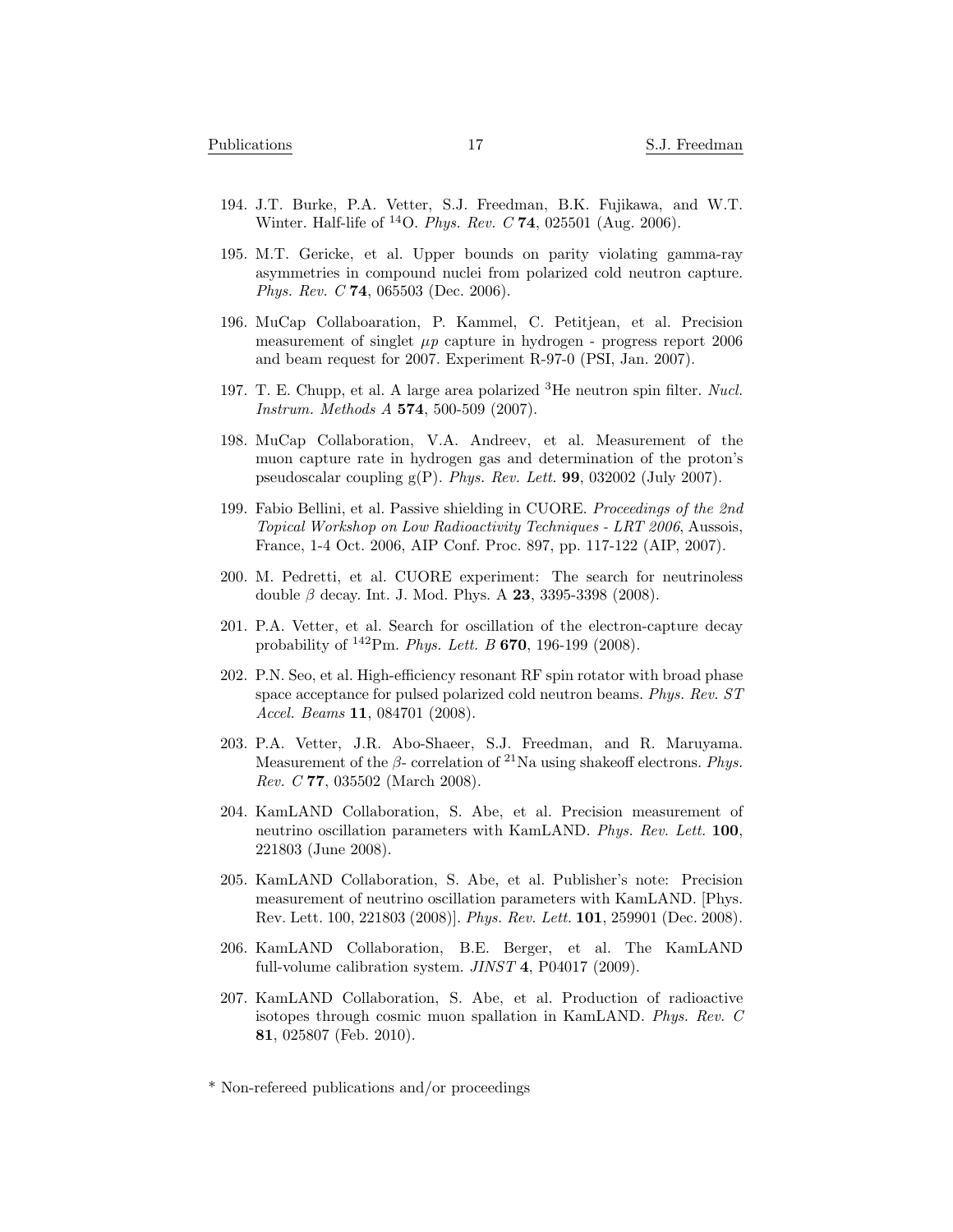- 208. T. Bloxham, et al. Pair correlations in the neutrinoless double-*β* decay candidate <sup>130</sup>Te. *Phys. Rev. C* **82**, 027308 (Aug. 2010).
- 209. M.T. Gericke, et al. Measurement of parity-violating gamma-ray asymmetry in the capture of polarized cold neutrons on protons. *Phys. Rev. C* **83**, 015505 (Jan. 2011).
- 210. KamLAND Collaboration, A. Gando, et al. Constraints on  $\theta_{13}$  from a three-flavor oscillation analysis of reactor antineutrinos at KamLAND. *Phys. Rev. D* **83**, 052002 (March 2011).
- 211. E.G. Adelberger, et al. Solar fusion cross sections II: The pp chain and CNO cycles. *Rev. Mod. Phys.* **83**, 195-245 (April 2011).
- 212. KamLAND Collaboration, A. Gando, et al. Partial radiogenic heat model for Earth revealed by geoneutrino measurements. *Nature Geo.* **4**, 647-651 (2011).
- 213. H.P. Mumm, T.E. Chupp, R.L. Cooper, et al. New limit on time-reversal violation in *β* decay. *Phys. Rev. Lett.* **107**, 102301 (Sept. 2011).
- 214. KamLAND Collaboration, S. Abe, et al. Measurement of the <sup>8</sup>B solar neutrino flux with the KamLAND liquid scintillator detector. *Phys. Rev. C* **84**, 035804 (Sept. 2011).
- 215. F. Alessandria, et al. Sensitivity and discovery potential of CUORE to neutrinoless double-*β* decay. (submitted to *Astropart. Phys.* Sept. 2011).
- 216. A. Gando, et al. A study of extraterrestrial antineutrino sources with the KamLAND detector. *Astrophys. J.* **745**, 193 (2012).
- 217. KamLAND-Zen Collaboration, A. Gando, et al. Limits on Majoron-emitting double-beta decays of <sup>136</sup>Xe in the KamLAND-Zen experiment. *Phys. Rev. C* **86**, 021601 (April 2012).
- 218. F. Alessandria, et al. CUORE crystal validation runs: Results on radioactive contamination and extrapolation to CUORE background. *Astropart. Phys.* **35**, 839-849 (2012).
- *<sup>∗</sup>*219. V. Cianciolo, et al. Discovering the new standard model: Fundamental symmetries and neutrinos. *Proceedings of 21st International Europhysics Conference on High Energy Physics, EPS-HEP 2011*, Grenoble, France, 21-27 July 2011, *2011PoS* (2011).
- *<sup>∗</sup>*220. H.P. Mumm, et al. A new limit on time-reversal-invariance violation in *β* decay: Results of the emiT-II experiment. *Proceedings of the 21st International Europhysics Conference on High Energy Physics, EPS-HEP 2011*, Grenoble, France, 21-27 July 2011, *2011PoS* **134** (2011).

<sup>\*</sup> Non-refereed publications and/or proceedings